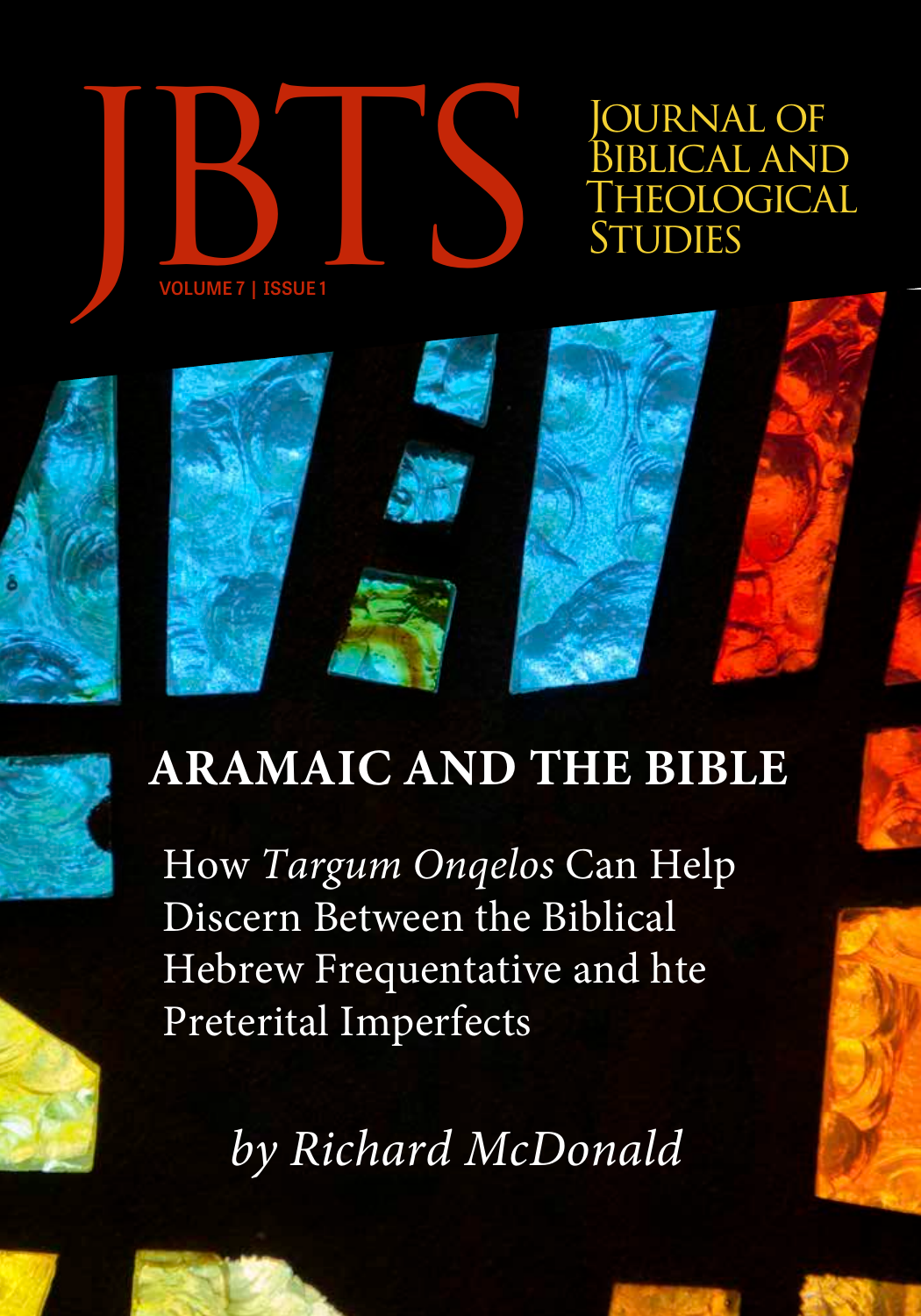# **How** *Targum Onqelos* **Can Help Discern Between the Biblical Hebrew Frequentative and Preterital Imperfects**

# **Richard McDonald**

*Richard C. McDonald is an Instructor at Whitefield Academy and Adjunct Instructor of Old Testament Interpretation at Boyce College in Louisville, KY*

**Abstract**: The biblical Hebrew past Imperfect can be a difficult verb form to translate. The Hebrew grammars available to the reader do not provide many tips to determine whether a particular BH past Imperfect is functioning as a frequentative or a preterital. In fact, one grammarian contends that it is often left up to the intellect of the reader. However, the reader has another tool—not simply his or her intellect—to utilize in order to understand the BH past Imperfect. This paper argues that Targum Onqelos of the Pentateuch serves as a reliable guide in discerning the function of the BH frequentative and preterital Imperfects in the books of Genesis through Deuteronomy. The Hebrew and the Aramaic texts of Numbers 9:15-23 and Exodus 15:1-18 are analyzed to demonstrate that Onqelos consistently renders the BH frequentative with a Participle, and the BH preterital Imperfect with a Perfect. The concepts gleaned from Numbers 9:15-23 and Exodus 15:1-18 are then applied to other passages in the Pentateuch confirming that the targumist is consistent in rendering the various functions of the BH Imperfect.

**Key Words:** Targum Onqelos, frequentative Imperfect, preterital Imperfect, vavconsecutive Perfect, Participle, Perfect

# **Introduction**

For readers of Biblical Hebrew (BH) the BH verbal system can be difficult to grasp. The situation seems even more dire when the reader observes that for the past two centuries BH scholars have written volumes on the BH verbal system. From the vavconversive theories of Jewish grammarians, to the influential works of S. R. Driver and G. H. Ewald, and to the latest trends in modern BH linguistic studies, scholars have wrestled with explanations of the BH verbal system. Leslie McFall sums up the situation well with his aptly named book, *The Enigma of the Hebrew Verbal System*. 1

1. Leslie McFall, *The Enigma of the Hebrew Verbal System: Solutions from Ewald to the Present Day*, Historic Texts and Interpreters in Biblical Scholarship 2 (Sheffield: Almond Press, 1982). For a brief survey of the history of scholarship on the Biblical Hebrew verbal system see John A. Cook,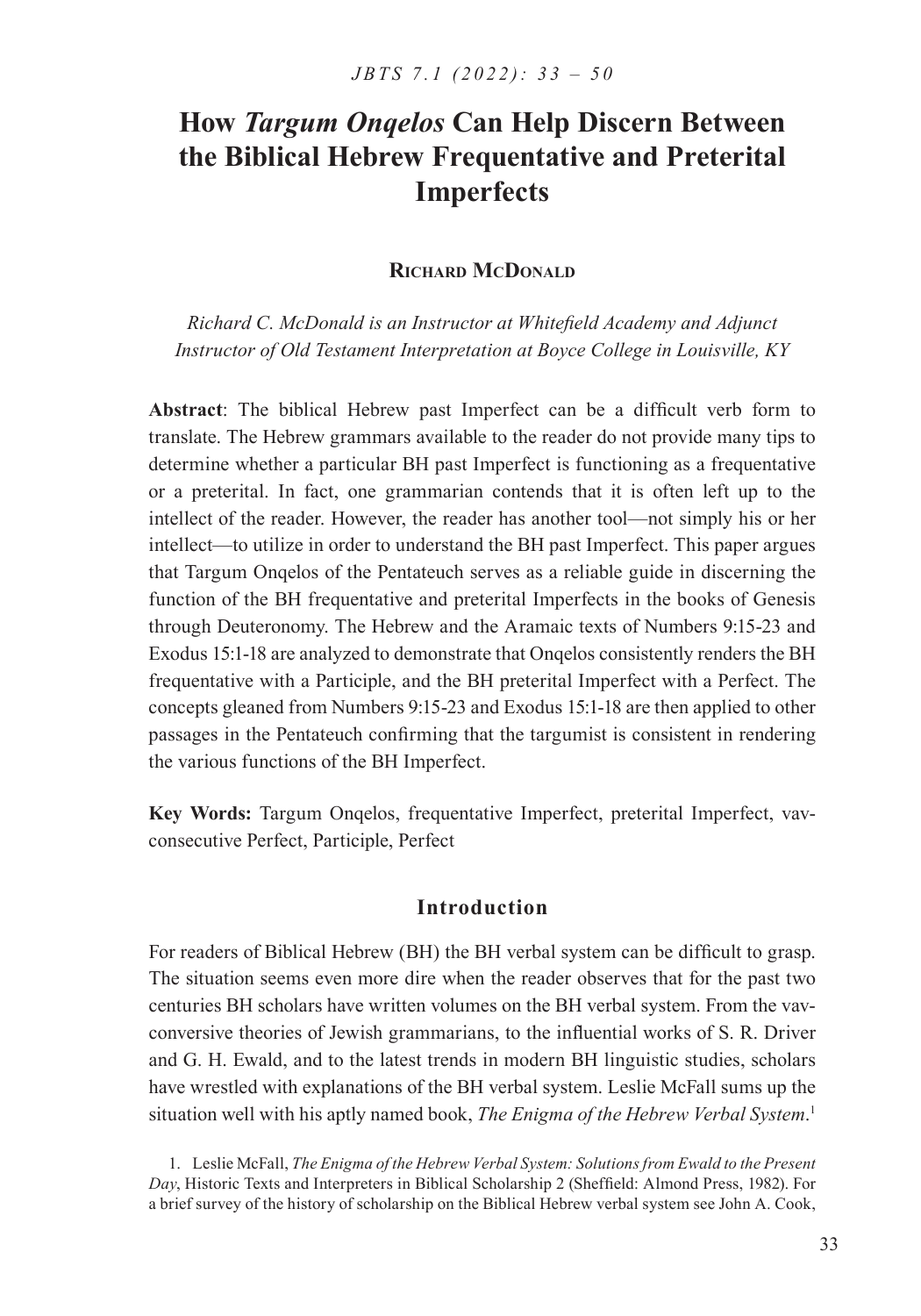The BH Imperfect in particular can frustrate readers of BH.<sup>2</sup> In beginning Hebrew grammars, students are taught that the Imperfect can indicate a future action (Exod. 4:1; 6:1), present action (Gen. 24:50; 37:15), or a modal (Gen. 1:9; Lev. 19:2).<sup>3</sup> To make matters more difficult, students are taught that the BH Imperfect can communicate actions in the past.4 Some Imperfects are used to indicate incomplete, continuous actions in the past (Gen. 2:6; 1 Sam. 1:7), or the 'frequentative Imperfect.'<sup>5</sup> Other Imperfects indicate a one time action in the past and provides vividness to the action (Jdg. 2:1; 1 Sam. 13:17; 1 King 7:8), or the 'preterital Imperfect.'<sup>6</sup>

Context and various particles (גָּטֶרָם, עַד, שֶרָח, פָּנָטָרָם) often help to discern if the BH Imperfect is functioning as a future, past, or modal. However, it can be difficult to determine if the biblical author is using the Imperfect to indicate frequentative action or a preterital. For example, the English translations of Genesis 37:7 render the Imperfects of Joseph's dream as a simple past, indicating that Joseph is using preterital Imperfects:

2. The long-standing terminology of Perfect and Imperfect will be retained in this paper.

3. Gary D. Pratico and Miles V. Van Pelt, *Basics of Biblical Hebrew* (Grand Rapids: Zondervan, 2001): 165; Duane A. Garrett and Jason S. DeRouchie, *A Modern Grammar for Biblical Hebrew*  (Nashville: B&H Academic, 2009): 35–40; C. L. Seow, *A Grammar for Biblical Hebrew* (Nashville: Abingdon Press, 1987): 142–43; Thomas O. Lambdin, *Introduction to Biblical Hebrew* (New York: Charles Scribner's Sons, 1971), 100.

4. Pratico and Van Pelt, *Basics of Biblical Hebrew*, 165; Seow, *Grammar for Biblical Hebrew*, 142; Garrett and DeRouchie, *Modern Grammar*, 36; Waltke and O'Connor, *Biblical Hebrew Syntax*, 502–4; S. R. Driver, *A Treatise on the Use of the Tenses in Hebrew and Some Other Syntactical Questions*, Ancient Language Resources (1892; repr., Eugene, OR: Wipf and Stock Publishers, 2004), 30–35; Paul Joüon, *A Grammar of Biblical Hebrew*, trans. and rev. T. Muraoka, Subsidia Biblica 14 (Rome: Editrice Pontificio Istituto Biblico, 2000), §113e–k; Christo H. J. van der Merwe, Jackie A. Naudé, and Jan H. Kroeze, *A Biblical Hebrew Reference Grammar*, Biblical Languages: Hebrew 3 (Sheffield: Sheffield Academic Press, 2000), 147–48; Russell T. Fuller and Kyoungwon Choi, *Invitation to Biblical Hebrew Syntax*, Invitation to Theological Studies Series (Grand Rapids: Kregel Academic, 2017), §4d, g–h; G. H. Ewald, *Syntax of the Hebrew Language of the Old Testament*, trans. James Kennedy, Ancient Language Resources (1891; repr., Eugene, OR: Wipf and Stock, 2004), 8–10; E. Kautzsch, ed., *Gesenius' Hebrew Grammar*, 28th ed., trans. A. E. Cowley, 2nd ed. (Oxford: Clarendon Press, 1970), §107b–e.

5. Fuller and Choi, *Biblical Hebrew Syntax*, §4d; Ewald, *Syntax of the Hebrew Language*, 9–10; Kautzsch, *Gesenius' Hebrew Grammar*, §107b; Joüon, *Grammar of Biblical Hebrew*, §113f, g.

6. Waltke and O'Connor label the Preterital Imperfect the "incipient past non-perfective" (Waltke and O'Connor, *Introduction to Biblical Hebrew Syntax*, 503). According to Driver, the Preterital Imperfect is labeled "nascent," Driver, *Treatise*, 29–31. See also Joüon, *Grammar of Biblical Hebrew*, § 113h; van der Merwe, Naudé, and Kroeze, *Biblical Hebrew Reference Grammar*, 149–50; Ewald, *Syntax of the Hebrew Language*, 8. For the sake of simplicity Joüon's term "preterital" is adopted in this paper primarily to set it apart from the frequentative Imperfect.

<sup>&</sup>quot;The Finite Verbal Forms Do Express Aspect," *Journal of the Ancient Near Eastern Society* 30 (2006): 21–22; John A. Cook, *Time and the Biblical Hebrew Verb: The Expression of Tense, Aspect, and Modality in Biblical Hebrew*, Linguistic Studies in Ancient West Semitic 7 (Winona Lake, IN: Eisenbrauns, 2012), 77–175; Bruce K. Waltke and M. O'Connor, *An Introduction to Biblical Hebrew Syntax* (Winona Lake, IN: Eisenbrauns, 1990), 458–78.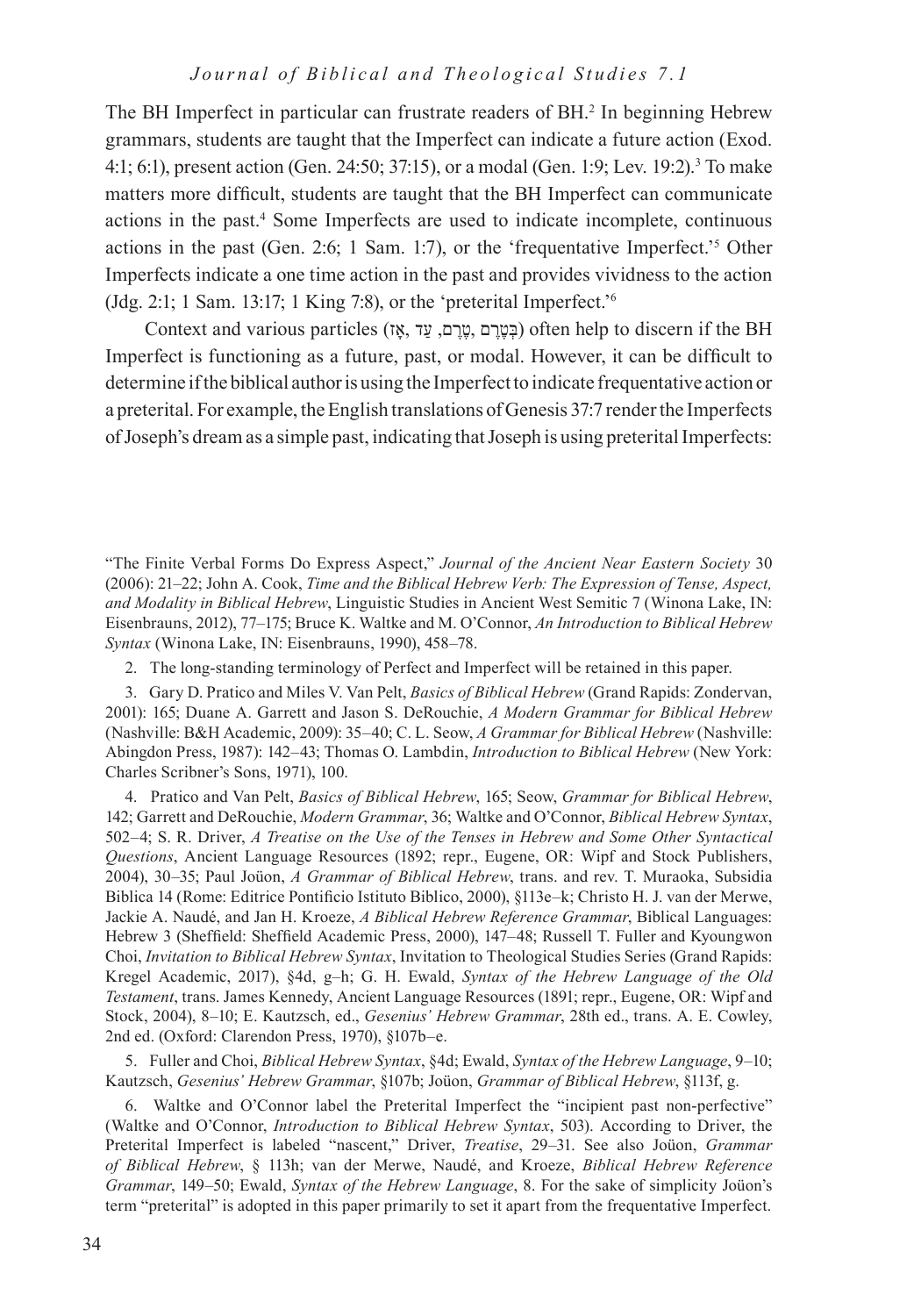וְהִּנֵה אֲנַחְנּו מְאַּלְמִים אֲלֻּמִים ּבְתֹוְך הַּׂשָדֶה וְהִּנֵה קָמָה אֲלֻּמָתִי וְגַם־נִּצָ֑ בָה וְהִּנֵה תְסֻּבֶינָה

אֲלֻּמֺתֵיכֶם וַּתִׁשְּתַחֲוֶיןָ לַאֲלֻּמָתִי׃

"For behold, we were binding sheaves in the field, and lo, my sheaf rose up and also stood erect; and behold, your sheaves *gathered around* and *bowed down* to my sheaf." (NASB)<sup>7</sup>

While the translation of the English versions are valid, it is possible that Joseph is describing his family in a continuous action, which requires the frequentative Imperfect. Moreover, Hebrew grammarians often differ in their analysis of various past Imperfects. For example, S. R. Driver and Gesenius-Kautzsch differ in their opinions of the Imperfect in Exodus 8:20b, which reads:

וּבְכָל־אֶרֶץ מִצְרַיִם תְּ $\ddot{\psi}$ חֶת הָאָרֶץ מִפְּנֵי הֶעַרֹב:

And in all the land of Egypt, the land *was destroyed* from before the swarm. -*or*-

And in all the land of Egypt, the land *was being destroyed* from before the swarm.

Gesenius-Kautzsch describes the Imperfect תֵחָשִּׁתּ as a frequentative Imperfect; the action "continued throughout a longer or shorter period."<sup>8</sup> Gesenius-Kautzsch's description would then require the second translation. On the other hand, Driver analyzes the Imperfect תֵחָשִּׁתּ as preterital—or 'nascent,' according to Driver requiring the first translation.<sup>9</sup> According to Driver, the act of destroying the land by the swarm is pictured "with vividness to the mental eye" by the nascent—or preterital—Imperfect.<sup>10</sup>

Driver maintains that the reader is often left to his or her own intellect in discerning the correct function of the BH Imperfect in verses like Genesis 37:7 and Exodus 8:20b. He writes, "In which of these senses [a preterital or frequentative Imperfect] it is on each occasion to be understood is left to the intelligence of the reader to determine; and this will not generally lead him astray."<sup>11</sup> However, contrary

- 7. See also the KJV, ASV, ESV, NIV, CSB, and NLT.
- 8. Kautzsch, *Gesenius' Hebrew Grammar*, §107b. Italics are original.

9. Driver, *Treatise*, 32–33. The "nascent" Imperfect, according to Driver, focuses on the action while the action is "in movement rather than while at rest, to picture it with peculiar vividness to the mental eye" (30).

10. Driver, *Treatise,* 30.

11. Driver, *Treatise,* 30. Driver observes that the difference between the frequentative Imperfect and the preterital Imperfect may at times be "immaterial." While determining the difference between a nascent—or preterital—or frequentative Imperfect may not affect the meaning of a passage, the goal of translating any passage is to strive for accuracy. Onqelos demonstrates accuracy in rendering the nascent and frequentative Imperfect.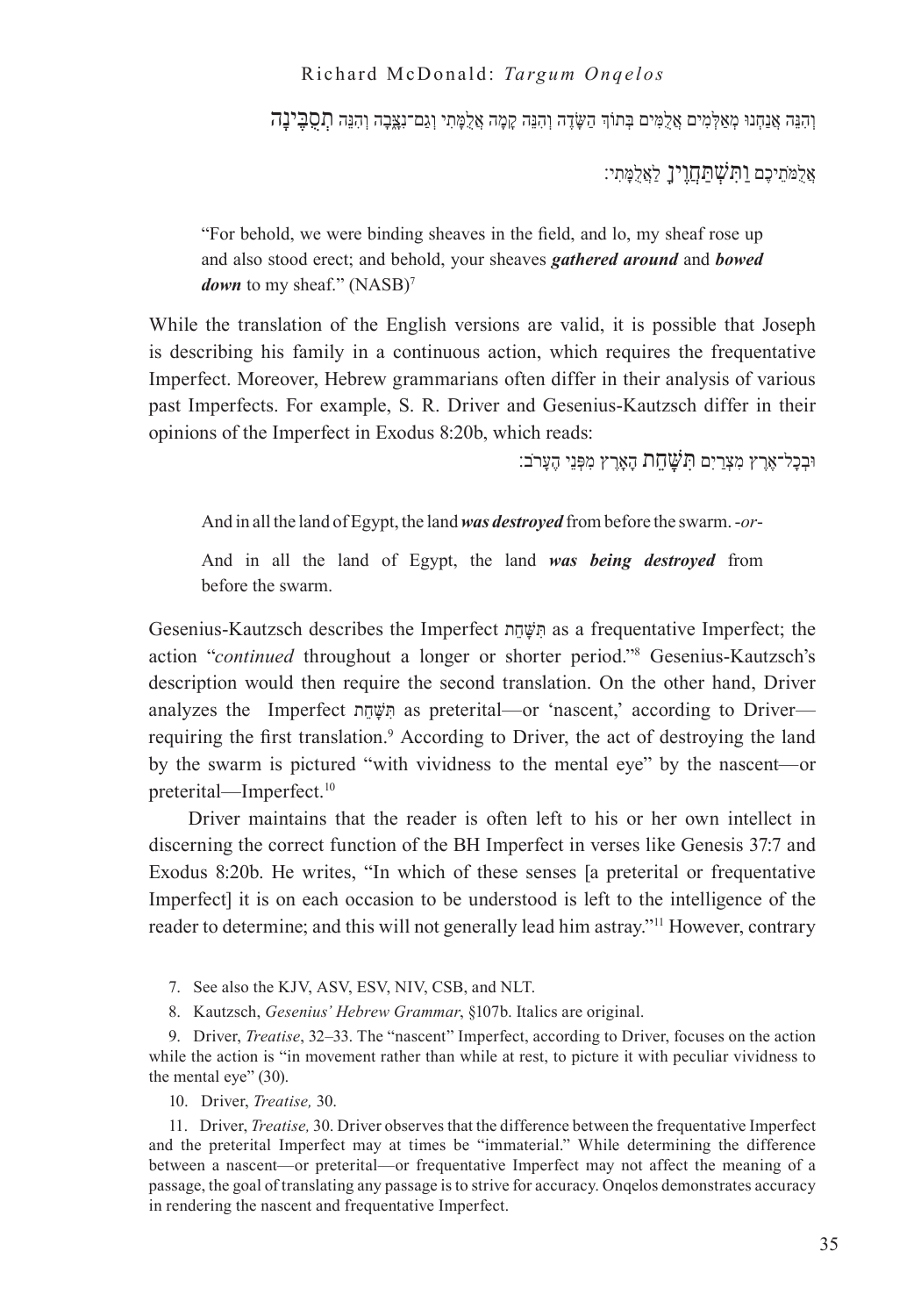to Driver, the reader is not left with intellect alone; there is another guide to help discern the function of the BH Imperfect.

This paper seeks to demonstrate that Targum Onqelos serves as a reliable guide to correctly render the BH Imperfect. Two passages in particular—Exodus 15:1-18 and Numbers 9:15-23—illustrate how Onqelos renders the BH frequentative and preterital Imperfect. In *Tg. Onq*. Numbers 9 Onqelos renders the BH frequentative Imperfect with a Participle, indicating that the targumist views the BH Imperfect as a frequentative. In *Tg. Onq*. Exodus 15 Onqelos renders the BH preterital Imperfect with the Perfect. Outside of *Tg. Onq*. Exodus 15 and *Tg. Onq*. Numbers 9, Onqelos demonstrates a consistency in using the Perfect and Participle to render the BH Imperfect in past time.

# **The Targums and the Hebrew Bible**

Scholars of the Targums have focused much of their attention on how the targumists translate and interpret the Hebrew Bible. Many scholars focus on issues such as the avoidance of anthropomorphisms, the use of two Aramaic words to translate one Hebrew word, the tendency to expand or paraphrase rather than literally translate the poetical and prophetical books, the nature of the Targums as translation, and the influence of the Targums on New Testament studies.12 While these studies are valuable in understanding the Targums and Scripture, the reader of BH can strengthen his or her understanding of the BH verbal system by studying how the targumists render BH verbs. As Dmytro Tsolin—in his study of how the targumists' render BH verbs in BH poetry—rightly observes, the targumists demonstrate an "awareness" of the BH verbal system.<sup>13</sup>

Targum Onqelos of the Pentateuch—the focus of this study—is particularly beneficial to the reader of BH because it is primarily a literal translation of the Hebrew

13. Dmytro Tsolin, "Archaic Verbal Conjugations in Exod 15:2–18, 21 and Deut 32:1–43: Their Renderings in the Targums," *Aramaic Studies* 15 (2017): 76. The author of this paper discovered Tsolin's paper late in research. Many conclusions reached by the author of this paper was reached independently of Tsolin's work. Tsolin's paper focused primarily on the poetical sections of Hebrew narrative; however, he provides helpful categories for understanding how the targumists rendered Biblical Hebrew verbs in all portions of the Hebrew Bible.

<sup>12</sup>. See for example, Philip S. Alexander, "Jewish Aramaic Translations of Hebrew Scriptures," in *Mikra: Text, Translation, Reading and Interpretation of the Hebrew Bible in Ancient Judaism and Early Christianity*, ed. Martin Jan Mulder, Compendia Rerum Iudaicarum ad Novum Testamentum (Philadelphia: Fortress Press, 1988), 225–28; Paul V. M. Flesher and Bruce Chilton, *The Targums: A Critical Introduction* (Waco, TX: Baylor University Press, 2011), 39–54; Bernard Grossfeld, *The Targum Onqelos to Genesis*, The Aramaic Bible 6 (Collegeville, MN: The Liturgical Press, 1988), 12–14; Martin McNamara, *Targum Neofiti 1: Genesis*, The Aramaic Bible 1A (Collegeville, MN: The Liturgical Press, 1992), 24–39; Simon G. D. A. Lasair, "Targum and Translation: A New Approach to a Classic Problem," *AJS Review* 34, no. 2 (2010): 265–87; Martin McNamara, *Targum and Testament Revisited: Aramaic Paraphrases of the Hebrew Bible*, 2nd ed. (Grand Rapids, MI: Eerdman's, 2010); John Ronning, *The Jewish Targums and John's Logos Theology* (Grand Rapids, MI: Baker Academic, 2010).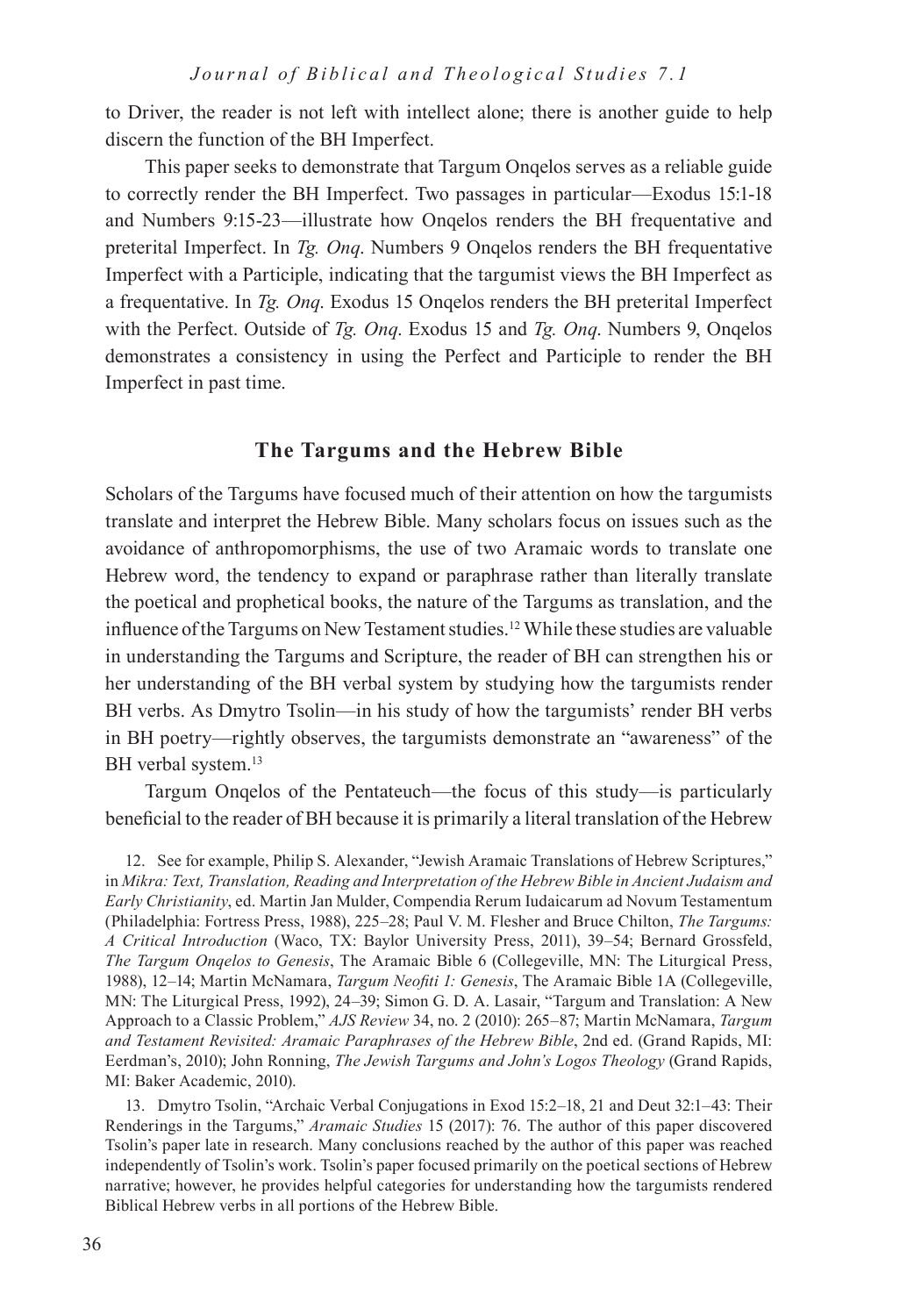text. Due to the literal nature of Onqelos, the reader of BH can easily recognize how the targumist apprehends a given BH verb.<sup>14</sup> To understand the literal nature of Onqelos, Onqelos and the other Targums could be compared to the wide range of English Bible translations.<sup>15</sup>

Targum Onqelos and Targum Jonathan of the Former Prophets (Joshua, Judges, 1 and 2 Samuel, 1 and 2 Kings) could be compared to the KJV and NASB. The translators of the KJV and NASB generally follow the grammar and syntax of the original Hebrew Bible. There are instances in which the translators expand their translation in order to interpret difficult passages, but essentially, they are literal translations of the original Hebrew. Likewise, difficult phrases and words in the Hebrew text are interpreted and explained in Targums Onqelos and Jonathan, but on the whole the Aramaic of Onqelos and Jonathan follow closely the grammar and syntax of the Hebrew Bible. Other Targums—Neofiti and the Targums on the prophets and poetical books—are similar to the NIV or The Amplified Bible. These English translations interpret the difficult phrases and passages for the reader, smoothing out the difficult syntax of the original languages into easy-to-read English. Likewise, Neofiti and the Targums on the prophets and poetical books are more interpretive in their translations; they generally do not provide a literal translation of the Hebrew Bible.<sup>16</sup>

The benefit of Onqelos lies not only in the literal translation of the narrative portions of the Pentateuch, but also in its close adherence to the BH grammar and syntax in the poetical sections of the Pentateuch. In two major poetical sections—the Song of the Sea in *Tg. Onq*. Exodus 15 and the Song of Moses in *Tg. Onq*. Deuteronomy 32—Onqelos manifests a tendency to conform to BH grammar and syntax.17 In particular, the targumist proficiently employs the Aramaic Perfect, Imperfect, and Participle to reflect the various functions of the BH verbal system.

How Onqelos translates the poetical sections of the Pentateuch is a key reason Onqelos was selected for this study. In the targums on the prophetical and poetical

14. For the term "literal translation" Lasair contends that a better term is "one-to-one interlinguistic rendering." Lasair terms the expansive translations of the Targums "narrative expansion"; Lasair, "Targum and Translation," 275–76. Dmytro Tsolin uses the terms "grammatically equivalent translation" for a literal translation, and "grammatically inequivalent translation" for expanded translations; Tsolin, "Archaic Verbal Conjugations," 76–77.

15. The author of this paper credits Russell T. Fuller for this illustration. The illustration was given in a class on targumic Aramaic in the Spring of 2012. The author of this paper, however, is completely responsible for the wording and the conveying of the illustration in this paper.

16. Of course, the comparison of the Targums to the English translations is not a one-to-one correlation. Factors often influenced the targumists' decisions to expand their translation that did not influence the translators of the English Bibles. See McNamara, *Targum and Testament*, 111–18; Alexander Sperber, *The Targum and the Hebrew Bible*, vol. 4b of *The Bible in Aramaic*  (Leiden, Netherlands: E. J. Brill, 1973), 37–61, 144–47, 193–210. However, both the translators of the Targums and the English Bibles were motivated by the desire to make their translations understandable to their target audiences. See Lasair, "Targum and Translation," 269–70.

17. See Lasair, "Targum and Translation," 270–71.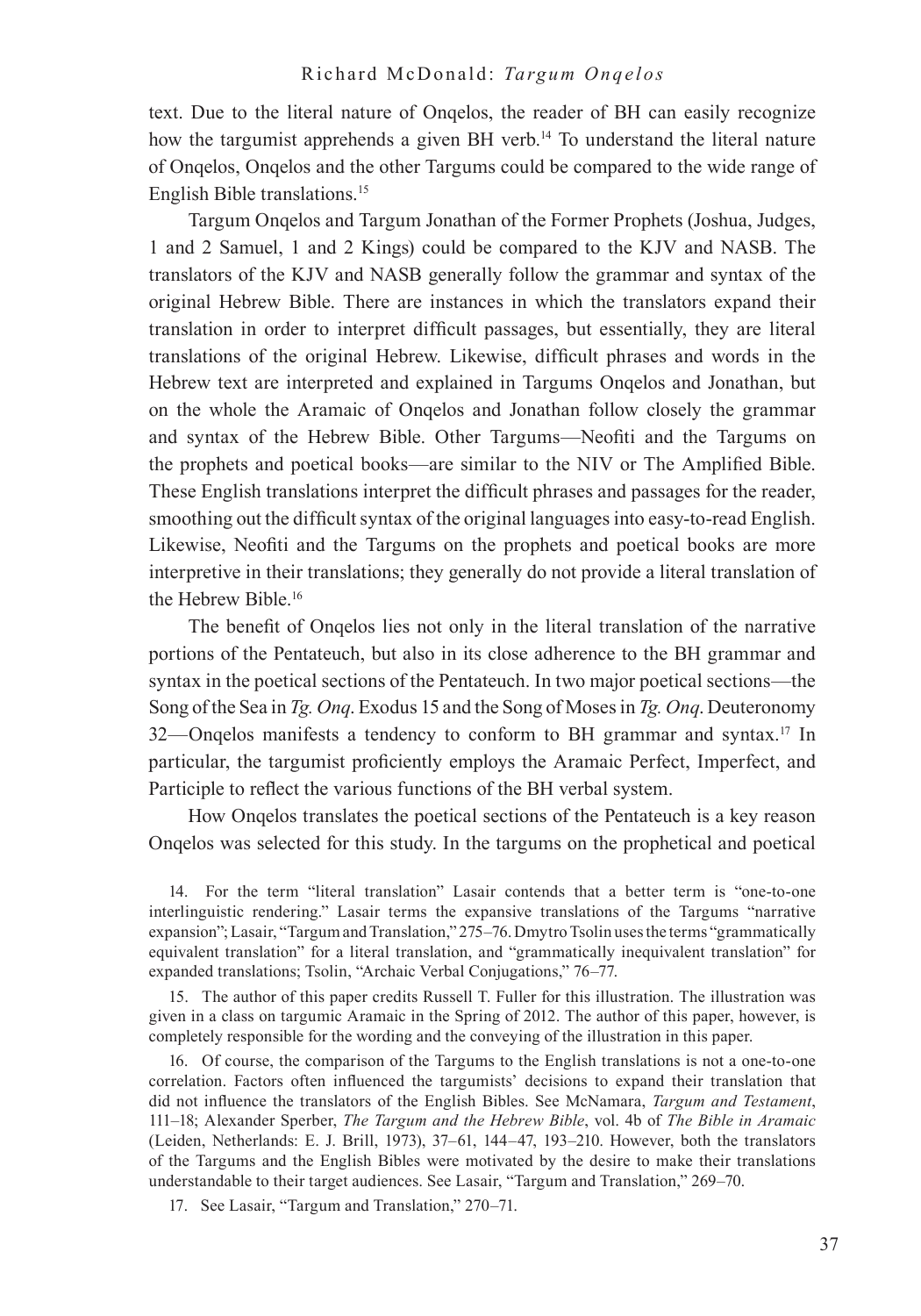books (Isaiah, Ezekiel, Psalms, etc.), the targumists are looser in their translations, often explaining and interpreting the BH text rather than providing a literal translation. While these Targums may provide some assistance in understanding the BH verbal system, the interpretative translation of the prophetical and poetical books adds a layer of difficulty. However, Onqelos, in the narrative and poetical sections of the Pentateuch, provides great insight into how the targumist understands the function of the BH Imperfect.

# **Onqelos and the Frequentative Imperfect**

The BH Imperfect often is used to express actions that occurred habitually or repeatedly in the past; this use of the Imperfect is called the 'frequentative Imperfect.'<sup>18</sup> The Imperfect is ideally suited to express frequentative action in the past because the aspect of the Imperfect indicates incomplete action.19 Genesis 2:6a provides an example of the frequentative Imperfect:

וְאֵד יַעֲלֶה מִן־הָָארֶ ץ

And a mist *would come up* from the ground.

The context of Genesis 2:6a indicates that the tense of the verb is in the past. The frequentative Imperfect הֶלֲעַי communicates that the mist would continually rise from the ground over a period of time. Consider also Exodus 1:12a:

וְכַאֲשֶר יְעַבּוּ אתו כֵּן יְרָבֵה וְכֵן יִפְרֹץ

And as they *would afflict them*, thus they *would increase*, and thus they *would break forth*.

In this verse, Moses describes the situation of the Israelites under the rule of the new Pharaoh. Moses uses three Imperfects to describe the continual activity of the slave

19. Ewald, *Syntax of the Hebrew Language*, 7; Driver, *Treatise*, 29; Fuller and Choi, *Biblical Hebrew Syntax*, §4c; Kautzsch, *Gesenius' Hebrew Grammar*, §107a; van der Merwe, Naudé, and Kroeze, *Biblical Hebrew Reference Grammar*, 146.

<sup>18</sup>. Joüon employs the terms "repeated" and "durative" to explain the frequentative Imperfect; Joüon, *Grammar of Biblical Hebrew*, §113e, f. Duane Garrett labels the frequentative Imperfect "imperfective"; Garrett and DeRouchie, *A Modern Grammar*, 40. According to Waltke and O'Connor the frequentative Imperfect is the "customary non-perfective"; Waltke and O'Connor, *Biblical Hebrew Syntax*, 502–02. Driver, and the author of this paper, use the term "frequentative"; Driver, *Tenses*, 30; Fuller and Choi, *Biblical Hebrew Syntax*, §4d. Lambdin, and Pratico and van Pelt labels the frequentative Imperfect "habitual or customary action"; Lambdin, *Introduction to Biblical Hebrew*, 100; Pratico and van Pelt, *Basics of Biblical Hebrew*, 165; Martin, *Davidson's Introductory Hebrew Grammar*, 74. See also, Ewald, *Syntax of the Hebrew Langauge*, 9–10; van der Merwe, Naudé, and Kroeze, *Biblical Hebrew Reference Grammar*, 148; Seow, *Grammar for Biblical Hebrew*, 142.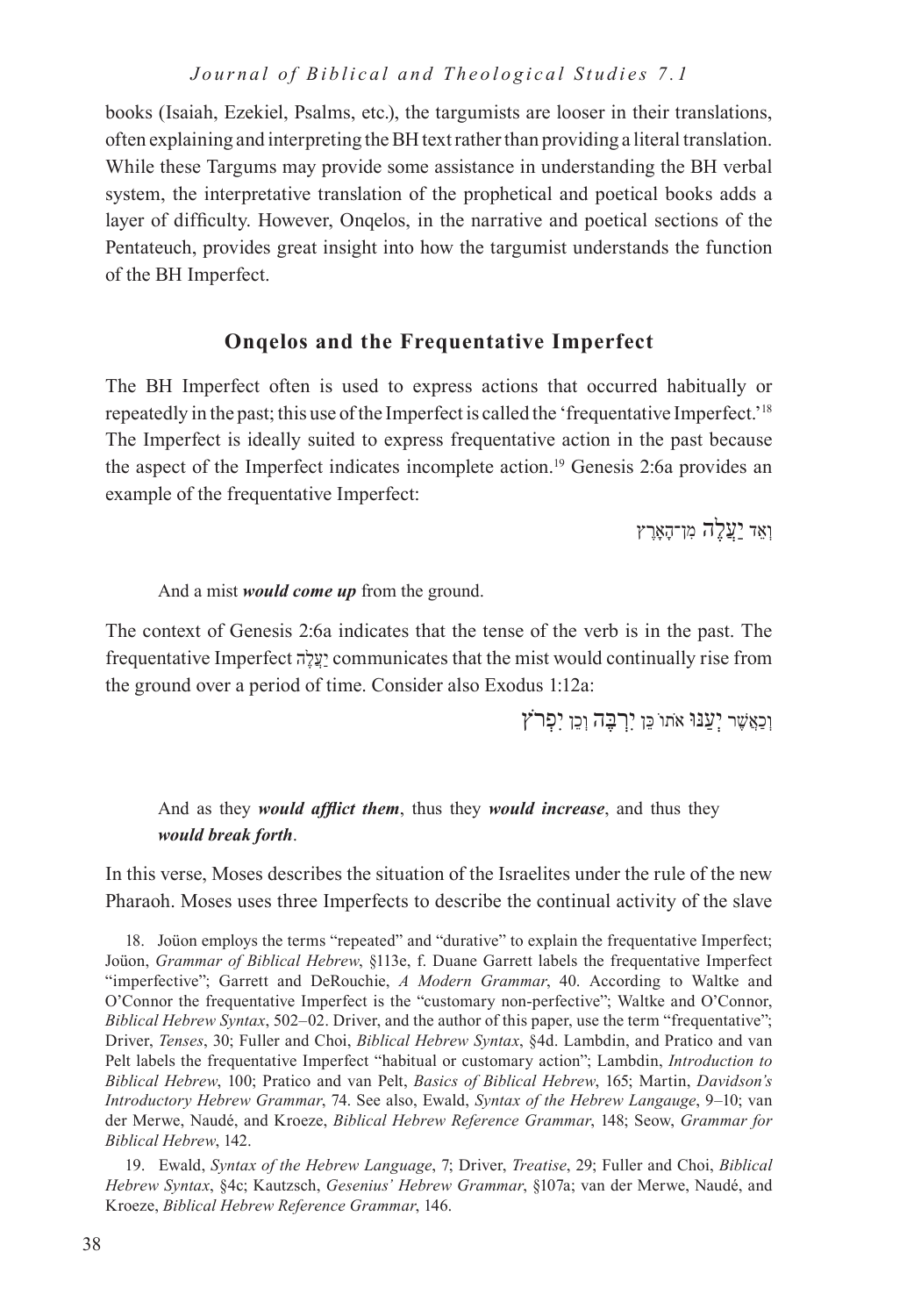masters and the continual results on the Israelites: as the Egyptians continued to oppress the Israelites, the Israelites would continue to increase in numbers.

In Onqelos, the BH frequentative Imperfect is often rendered by a Participle. Like the Imperfect, the Participle is ideally suited to communicate ongoing action because the aspect of the Participle—in BH and in Aramaic—is incomplete action.<sup>20</sup> This is not to say that the Imperfect and the Participle are the same. The Imperfect signifies the beginning of an action and its "constant renewal or repetition."<sup>21</sup> The Participle, on the other hand, signifies a fixed "habitual and abiding state."<sup>22</sup> In the Imperfect an action happened; the participle is descriptive.23 Despite the difference between the Imperfect and Participle, the targumist takes advantage of the fact that they express incomplete aspect. Therefore, because the targumist exhibits a desire to accurately render the BH frequentative Imperfect, the targumist chose the Participle.<sup>24</sup>

*Tg. Onq*. Numbers 9:15-23 provides an example of how Onqelos renders the BH frequentative Imperfect with the Participle. Throughout the passage twenty BH Imperfect verbs are used. Moses employs the BH Imperfects to describe the habitual actions of the Israelites when they set up camp and when they set out to journey. In each of the twenty instances Onqelos renders the BH Imperfect with the Participle. Take for example Numbers 9:18 in the Hebrew:

ַיִּטְבוּ יִהְנֶה יִסְעוּ בְּנֵי יִשְׂרָאֵל וְעַל־פִּי יְהוָה יַחֲנָן כָּל־יָמֵי אֲשֶׁר יִשְׁכֹּן הֶעָנָן עַל־הַמִּשְׁכָּן יַחֲנוּ:

Upon the command of the LORD the sons of Israel *would set out*, and upon the command of the LORD they *would camp*. All the days which the cloud *would dwell* upon the tabernacle, they *would camp*.

20. Franz Rosenthal, A Grammar of Biblical Aramaic, 7th ed., Porta Linguarum Orientalium 5 (Wiesbaden, Germany: Harrassowitz Verlag, 2006), 59; Kautzsch, Gesenius' Hebrew Grammar, §116a; Driver, Treatise, 165; Joüon, Grammar of Biblical Hebrew, §121c; Fuller and Choi, Biblical Hebrew Syntax, §16a. Because of its incomplete aspect, the Participle is often used for occupations or for "abiding states" (Fuller and Choi, Biblical Hebrew Syntax, §16). For example, רֵפֺס secretary, scribe is the Qal Participle masc. sing. from the verb root ספר to count, to number. Therefore, the participle of ספר denotes a person who is regularly or continually counting or taking record: a secretary or scribe. Consider also הֶאֺר seer, which is the Qal Participle masc. sing. form of the verb ראה to see. The participle בֵשֺׁי inhabitant, from the verb שבׁי to dwell, indicates a person who is in the continual state of dwelling in a place. With regard to the similarity of the Biblical Hebrew and Aramaic participle, Aramaic and Biblical Hebrew grammar and syntax share many similar feature because they are Semitic languages. The study of the one is beneficial to the study of the other. The same is true with the study of Arabic. For centuries Jewish and Christian Hebraists availed themselves with the knowledge of Arabic and Aramaic grammar in their study of Biblical Hebrew. See Kautzsch, *Gesenius' Hebrew Grammar*, §3f; Joüon, *Grammar of Biblical Hebrew*, x; Driver, *Treatise*, 219–45.

21. Fuller and Choi, *Biblical Hebrew Syntax*, §16a.

22. Fuller and Choi, *Biblical Hebrew Syntax*, §16a; Rosenthal, *Grammar of Biblical Aramaic*, 59; Kautzsch, *Gesenius' Hebrew Grammar*, §116a; Driver, *Treatise*, 165; Joüon, *Grammar of Biblical Hebrew*, §121c.

23. Fuller and Choi, *Biblical Hebrew Syntax*, §16a.

24. See Lasair, "Targum and Translation," 270–71.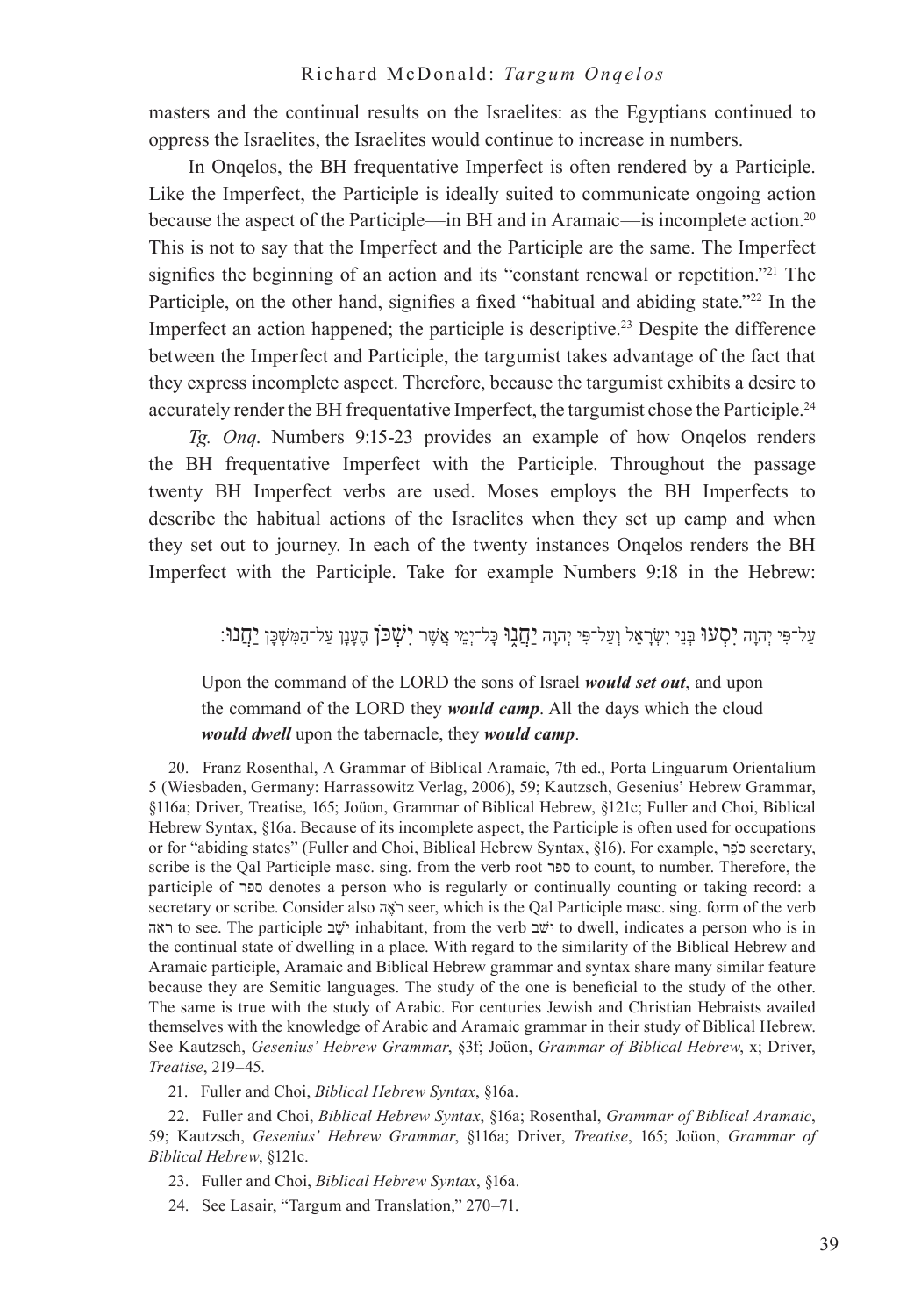יַנִּל מֵימְרָא דַיוי **נָטְלְין** בְנֵי יִשְׂרָאֵל וְעַל מֵימְרָא דַיוי  $\Psi$ רַךְ כֹל יוֹמִין דְ $\Psi$ רֵךְ עֲנָנָא עַל מַּשׁכְ  $\mathbb{C}$ נא שרן:

Upon the memra of the LORD the sons of Israel *would travel*, and upon the memra of LORD they *would dwell*. All the days which the cloud *would dwell*  upon the tabernacle, they *would dwell*.

In Onqelos the targumist signifies that the BH Imperfects are communicating frequentative action. Since the Participle also indicates incomplete aspect, the targumist utilizes the Participle to describe the Israelites habitual action in the wilderness.<sup>25</sup> As seen in the Table 1 below, all twenty BH Imperfects are rendered in Onqelos as Participles.

|          | <b>Hebrew Text</b>                               | Ongelos                                       |
|----------|--------------------------------------------------|-----------------------------------------------|
| Num 9:15 | יִהְיֶה Qal Imperfect 3ms 'it would be'          | הֲוֵי Peal Part. ms 'it would be'26           |
| Num 9:16 | יִהְיֶה Qal Imperfect 3ms ' <i>it would be</i> ' | הוי Peal Part. ms 'it would be'               |
|          | Piel Imperfect 3ms + 3ms energic                 | הָפֵי Peal Part. ms <i>'it would cover'</i>   |
|          | 'it would cover it'                              |                                               |
| Num 9:17 | py Qal Imperfect 3mp                             | ַנָּטְלִין Peal Part. mp                      |
|          | 'they would journey'                             | 'they would travel'                           |
|          | <b>Qal Imperfect 3ms</b>                         | שֲרֵי Peal Part ms 'it would dwell'           |
|          | 'it would dwell'                                 | peal Part mp 'they would dwell'               |
|          | Dal Imperfect 3mp                                |                                               |
|          | 'they would camp'                                |                                               |
| Num 9:18 | pv Qal Imperfect 3mp                             | ַנְטְלִין Peal Part. mp                       |
|          | 'they would journey'                             | 'they would travel'                           |
|          | Dal Imperfect 3mp                                | peal Part mp 'they would dwell'               |
|          | 'they would camp'                                | יֵתֵי Peal Part ms <i>'it would dwell'</i>    |
|          | ישְׁכּן Qal Imperfect 3ms                        | שֲרַן Peal Part mp <i>'they would dwell</i> ' |
|          | 'it would dwell'                                 |                                               |
|          | Oal Imperfect 3mp                                |                                               |
|          | 'they would camp'                                |                                               |
| Num 9:19 | p: Qal Imperfect 3mp                             | ַנְטְלִין Peal Part. mp                       |
|          | 'they would journey'                             | 'they would travel'                           |

*Table 1. Onqelos and the BH frequentative Imperfect in Num. 19:15-23*

<sup>25</sup>. The participle, as a verbal noun, does not have tense. Participles derive their tense from the context; Kautzsch, *Gesenius' Hebrew Grammar*, §116d.

<sup>26</sup>. The Peal in Aramaic is the base verb form like the Qal in Biblical Hebrew.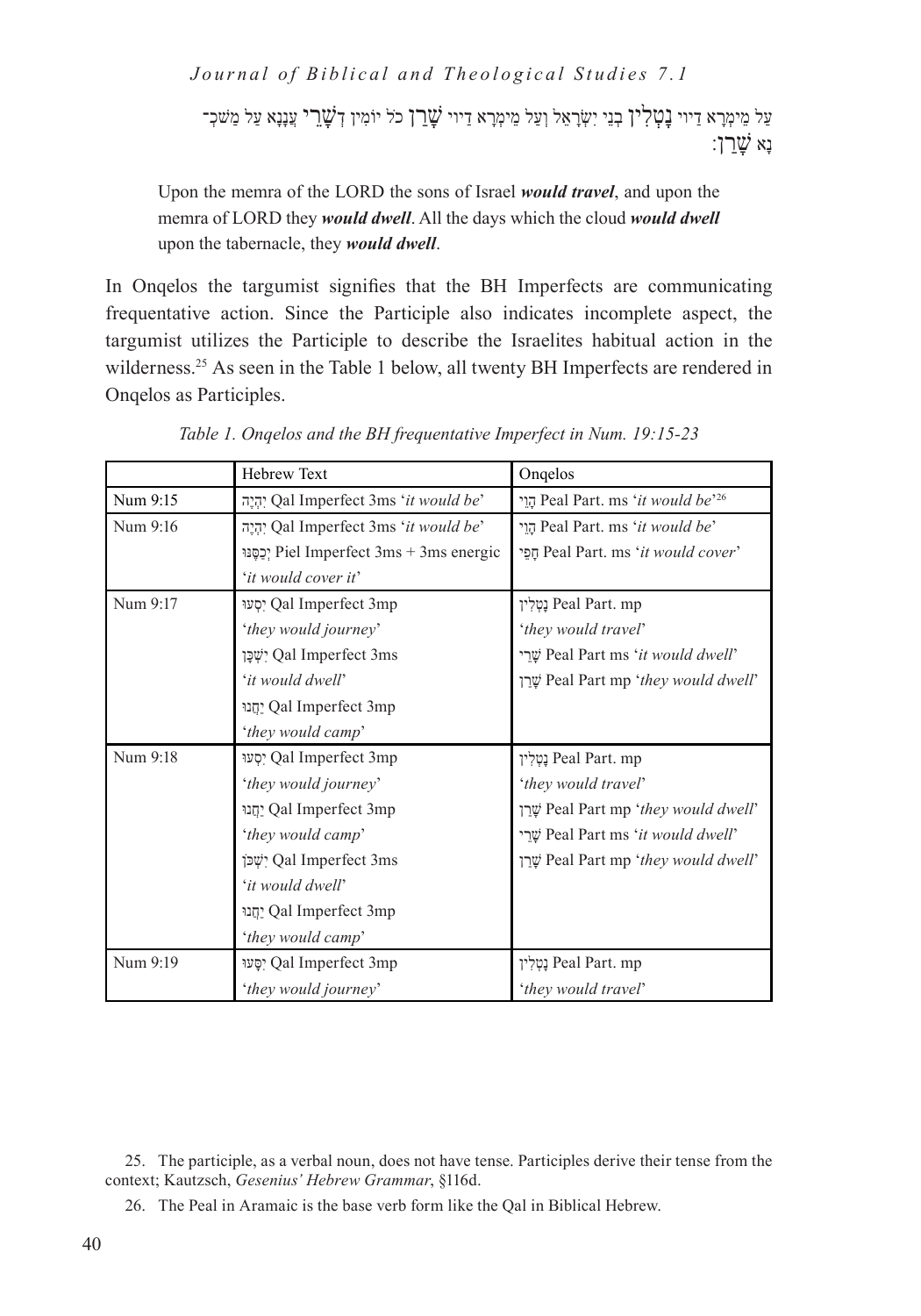| Num 9:20 | יִהְיֶה Qal Imperfect 3ms   | הוי Peal Part. ms 'it would be'                       |  |
|----------|-----------------------------|-------------------------------------------------------|--|
|          | 'and it would be'           | שֲרַן Peal Part mp <i>'they would dwell</i> '         |  |
|          | Oal Imperfect 3mp           | ַנְטְלִין Peal Part. mp                               |  |
|          | 'they would camp'           | 'they would travel'                                   |  |
|          | יַסָּעוּ? Qal Imperfect 3mp |                                                       |  |
|          | 'they would journey'        |                                                       |  |
| Num 9:21 | יִהְיֶה Qal Imperfect 3ms   | <u>הו</u> י Peal Part. ms <i>'it would be'</i>        |  |
|          | 'and it would be'           |                                                       |  |
| Num 9:22 | Oal Imperfect 3mp           | שרן Peal Part mp <i>'they would dwell</i> '           |  |
|          | 'they would camp'           | ַנְטְלִין Peal Part. mp                               |  |
|          | סְעוּ Qal Imperfect 3mp     | 'they would travel'                                   |  |
|          | 'they would journey'        | ַנְטְלִין Peal Part. mp                               |  |
|          | סְעוּ Qal Imperfect 3mp     | 'they would travel'                                   |  |
|          | 'they would journey'        |                                                       |  |
| Num 9:23 | Oal Imperfect 3mp           | י <u>שר</u> ן Peal Part mp <i>'they would dwell</i> ' |  |
|          | 'they would camp'           | ַנְטְלִין Peal Part. mp                               |  |
|          | יסעוּ Qal Imperfect 3mp     | 'they would travel'                                   |  |
|          | 'they would journey'        |                                                       |  |

Richard McDonald: *Targum Onqelos*

Furthermore, what is telling about this passage is how Onqelos renders the vav+Perfect. The vav+Perfect occurs three times in the Hebrew text of Numbers 9:15-23: once in verse 19 and twice in verse 21. The vav+Perfect can prove difficult to readers of BH because the form could either be a Perfect with a vav-consecutive or a Perfect with a conjunction.27 The Perfect with a vav-consecutive mirrors the function of the preceding Imperfect (future, modal, etc.); the Perfect with a conjunction would still be rendered in the past tense. In many instances, context must determine which rendering fits the context; in the case of Numbers 9:19, 21 it is clear that the vav+Perfect is the Perfect with a vav-consecutive and continues the previous frequentative Imperfect. As with the BH frequentative Imperfect, Onqelos renders the vav+Perfect according to its proper function.

In *Tg. Onq*. Numbers 9:19, 21 Onqelos renders each vav-consecutive Perfect with a Participle. In verse 19 וּרְמָשְׁו *and they would keep* is rendered in Onqelos with the Participle ין ִרְטָנְו *and they would keep*. In verse 21 the verbs הָלֲעַנְו *and it would lift* and וּעָסָנְו *and they would set out* are rendered in Onqelos with the Participles קַלַסתִומּ *and it would be taken up* and יןִלְטָנְו *and they would travel*, respectively.28 In rendering the BH vav-consecutive Perfect with the Participle Onqelos reflects the proper function of the BH vav-consecutive Perfect. The vav-consecutive

<sup>27</sup>. See for example Gesenius's list of difficult occurrences of vav+Perfect. Kautzsch, *Gesenius' Hebrew Grammar*, §112qq.

<sup>28</sup>. The verbs הָלֲעַנְו and וּעָסָנְו occur twice in Num 9:21. Onqelos renders the verbs with Participles in both occurrences.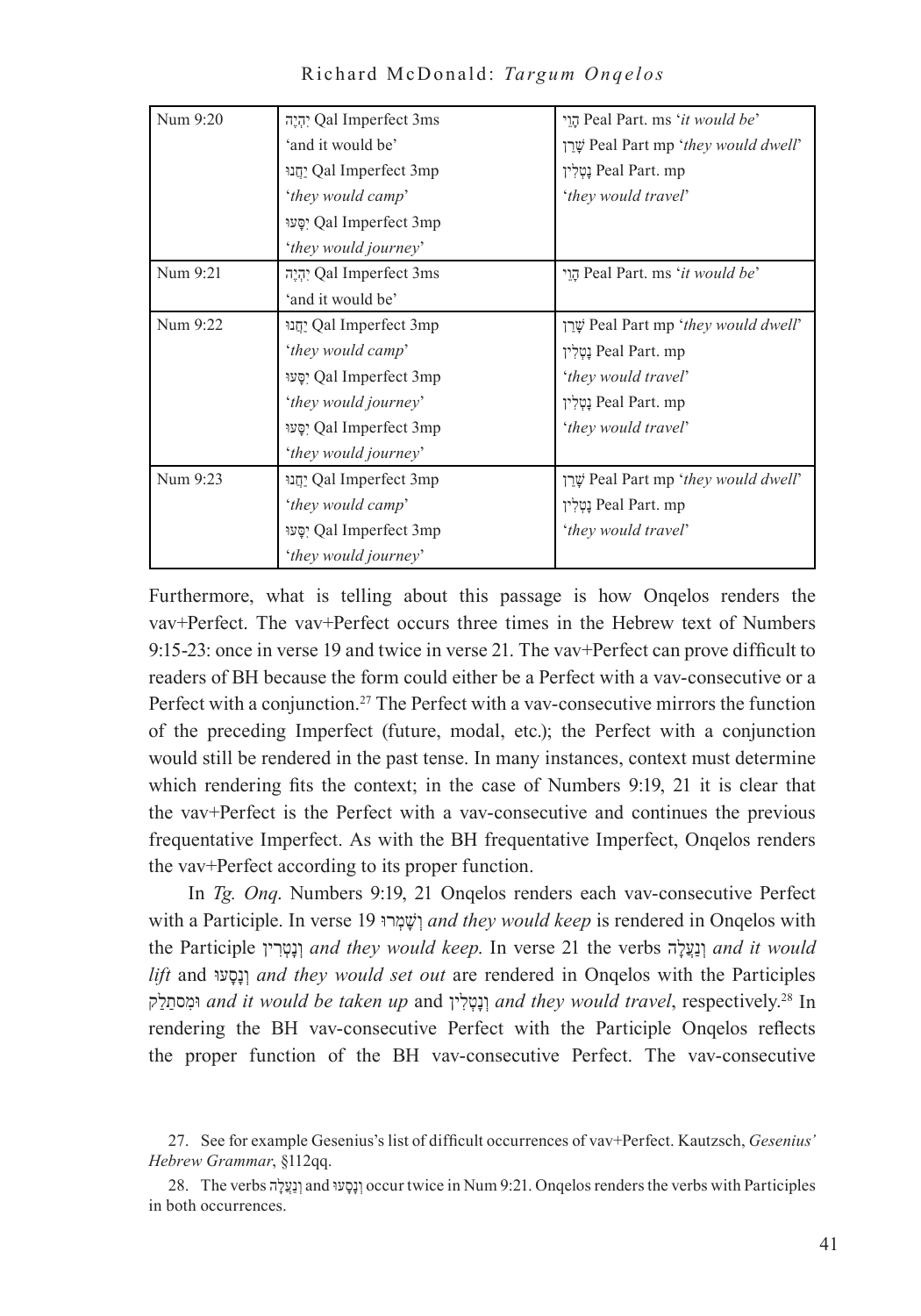Perfects—following frequentative Imperfects—are rendered as frequentative actions; therefore, the targumist reflects the frequentative action with the Participle.<sup>29</sup>

*Tg. Onq*. Numbers 9:19, 21 illustrate that the targumist was mindful of how the BH verbal system functioned and that the targumist sought to precisely render the function of each BH verb. Onqelos consistently renders the BH frequentative Imperfect and the BH vav-consecutive Perfect with a Participle. A number of other examples throughout Onqelos illustrate the consistency of Onqelos in rendering the frequentative Imperfect.30 For example, Onqelos renders the BH frequentative Imperfect in Genesis 2:6a (cited above) with a Participle:

וַעֲנָנָא הֲוָה סָלֵיק עַל ַארעָא

#### And a mist *would continually go up* upon the earth.

In this example the Participle יקֵלָס occurs in conjunction with the verb הָוֲה) equivalent to the BH הָיָה(. In *Tg. Onq*. Numbers 9:15-23 context indicates that the Participle is in the past tense; in *Tg. Onq*. Genesis 2:6a the verb הָוֲה sets the participle in the past tense. The frequentative action of the mist going up is communicated by the .סָלֵיק Participle 31 Consider also *Tg. Onq*. Exodus 1:12a (BH cited above):

ּוכמָא דְמעַנַן לְהוֺן כֵין סָגַן וְכֵין תָקְפִין

# And as they *would oppress* them, thus they *would multiply*, and thus they *would grow strong*

Onqelos mirrors the BH frequentative Imperfect with Participles, highlighting the ongoing action of the Israelites and Egyptians. The next section will demonstrate how Onqelos renders the BH preterital Imperfect.

29. Kautzsch, *Gesenius' Hebrew Grammar*, §49h, §112a; Joüon, *Grammar of Biblical Hebrew*, §119a.

30. Other examples include Gen 2:25; 30:38, 42; 37:7; Exod 13:22; 19:19; 40:36, 38; Deut 32:3, 6. Targum Jonathan of the Former Prophets also renders the Biblical Hebrew frequentative Imperfect with participles. Examples include Jdg 2:18; 6:5; 1 Sam 3:2; 13:17, 18; 19; 1 Kgs 7:8.

31. Many grammarians of Aramaic categorize the conjunction of the verb הָוֲה with a participle as a "compound verbal form" or "compound tense"; David M. Golomb, *A Grammar of Targum Neofiti, Harvard Semitic Monographs 34 (Chico, CA: Scholars Press, 1985)*, 188; William B. Stevenson, *A Grammar of Palestinian Jewish Aramaic (Oxford: Clarendon Press, 1924)*, §22; Frederick E. Greenspahn, *An Introduction to Aramaic, Society of Biblical Literature Resources for Biblical Study 38 (Atlanta: Scholars Press, 1999)*, 124. While this construction may be prevalent in Aramaic, a more accurate assessment is that the Participle is in the accusative to הָוֲה describing the "habitual or abiding state" of the mist (Fuller and Choi, *Biblical Hebrew Syntax*, §16l). See also William Wickes, *A Treatise on the Accentuation of the Three So-Called Poetical Books of the Old Testament, (1970; repr., Eugene, OR: Wipf & Stock, 2010)*, 51.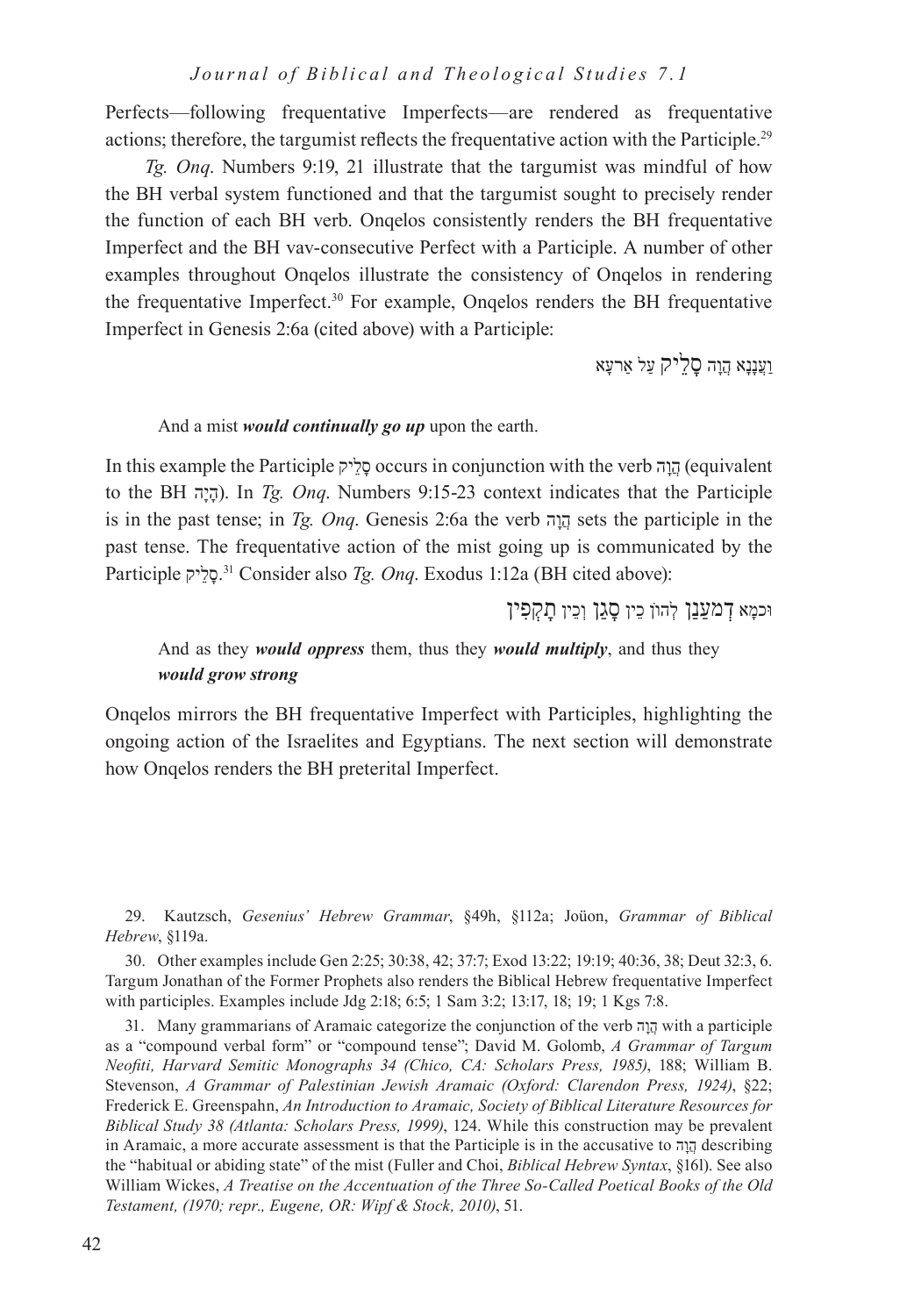# **Onqelos and the BH Preterital Imperfect**

When translating the BH Imperfect some Imperfects seem to require a simple past, an indication that the Imperfect is preterital. While various terms have been offered for this function of the Imperfect, most grammarians explain that the function of the preterital Imperfect is to heighten the language.32 Grammarians explain that the author views the action of the preterital Imperfect as in process; therefore, the preterital Imperfect is descriptive.33 Ewald contends that the speaker or author views a definite event in the past and transports the reader to the moment the action actually happens.<sup>34</sup> While the preterital Imperfect is descriptive, the preterital Imperfect is different from the frequentative Imperfect. Joüon rightly points out that the preterital Imperfect, unlike the frequentative Imperfect, is "punctiliar in force, not habitual, repetitive, etc."35

Preterital Imperfects are primarily found in poetry or direct speech, which should make identifying them relatively simple. However, not all Imperfects in poetry are preterital. For example, in the Song of Moses (Deut. 32:1-43) some Imperfects are frequentative (Deut. 32:3, 6) and others express the will of the speaker (Deut. 32:1, 2). As with the frequentative Imperfect, Onqelos is consistent in how the BH preterital Imperfect is rendered, aiding the reader in discerning the various functions of the BH Imperfect.36 Onqelos renders the BH preterital Imperfect with the Perfect, indicating that the action is not repetitive or habitual.

The Perfect is the ideal verbal form to render the preterital Imperfect, as the Perfect conveys completed action.37 Consider *Tg. Onq*. Genesis 6:1:

וַהֲוָה כַד שַׁרִיאוּ בְנֵי אֲנַשָׁא לְמִסגֵי עַל אַפֵּי אַרעָא וּבנַתָא אָיתִילִידַא לְהוֹן

And it happened when the sons of man began to increase upon the face of the earth, and the daughters *bore children* to them.

In *Tg. Onq*. Genesis 6:1, the targumist employs the Perfect אָידִילִיתִא because the focus is on the completion of the act of bearing children; the action happened and now it is complete. Had the targumist used the Imperfect or Participle, the focus would have been on the incompleteness of the action or that it was ongoing. But, as it stands the act of bearing children in *Tg. Onq*. Genesis 6:1 is completed, as signified by the

32. For examples of the various terms given to the preterital Imperfect, see footnote 6 above.

33. Waltke and O'Connor, *Introduction to Biblical Hebrew Syntax*, 503; Fuller and Choi, *Biblical Hebrew Syntax*, §4c, d, h; Driver, *Treatise*, 30; Ewald, *Syntax of the Hebrew Language*, 8.

34. Ewald, *Syntax of the Hebrew Language*, 8.

35. Joüon, *Grammar of Biblical Hebrew*, §113h.

36. In the Song of Moses, Onqelos renders the frequentative Imperfects in verses 3 and 6 with participles, and the Imperfects that express the will of the speaker (vv. 1 and 2) with Imperfects.

37. Kautzsch, *Gesenius' Hebrew Grammar*, §106a; Fuller and Choi, *Biblical Hebrew Syntax*, §3b; Driver, *Treatise*, 13; Ewald, *Syntax of the Hebrew Language*, 3–4.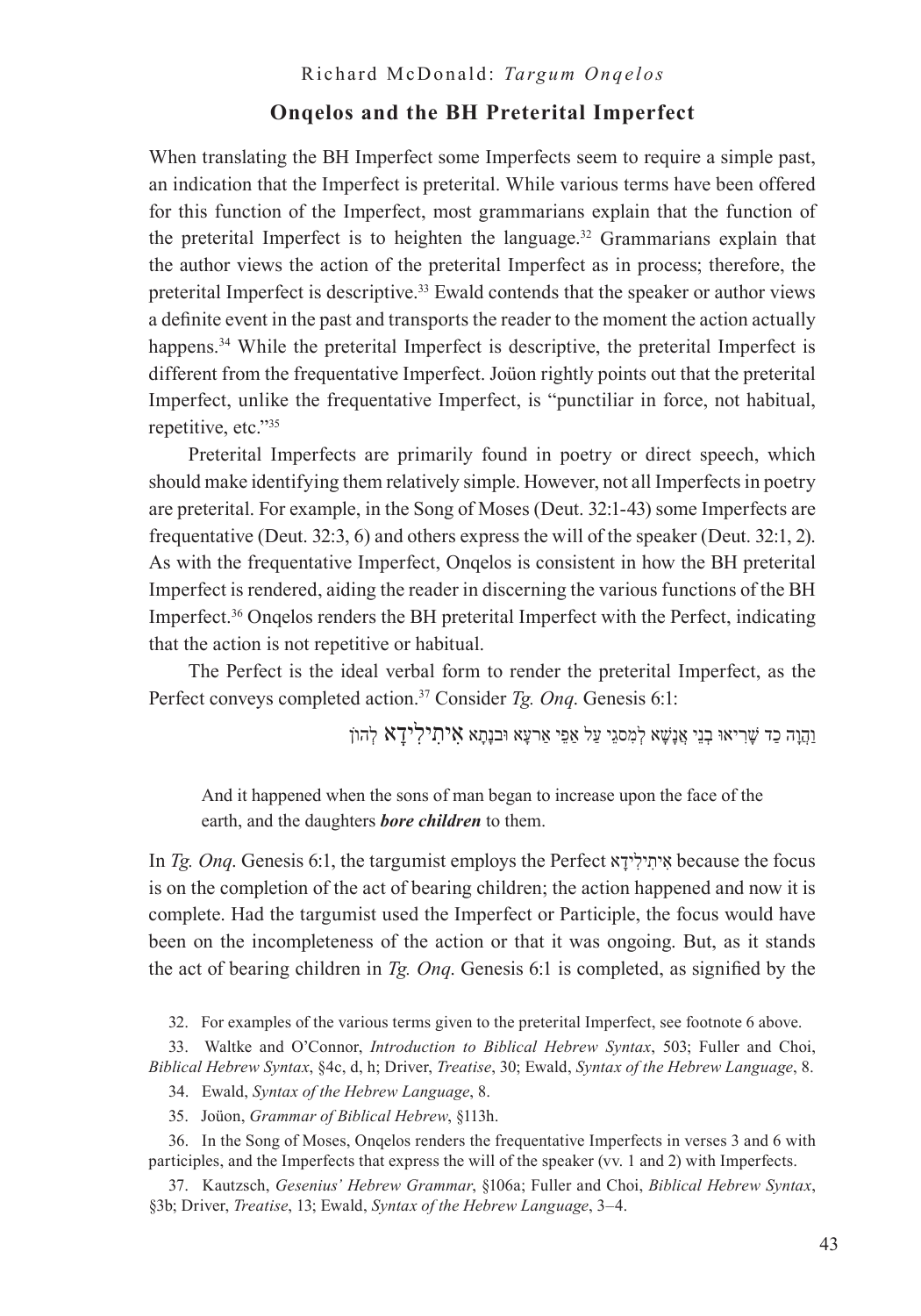Perfect.<sup>38</sup> While the biblical author may heighten the action with the descriptive BH preterital Imperfect, the targumist sets the focus on the completion of the action with the Perfect.

Exodus 15:1-18, the Song of the Sea, illustrates how Onqelos renders the BH preterital Imperfect with Perfects. Throughout the song a total of twentyfour Imperfect forms are used; however, eight Imperfects function as a preterital Imperfect and the remaining sixteen express other functions of the Imperfect. In *Tg. Onq*. Exodus 15:1-18 Onqelos consistently renders the BH preterital Imperfect with the Perfect, aiding the reader to discern between the BH preterital Imperfect and other functions of the BH Imperfect.<sup>39</sup> Take for example Exodus 15:7:

ּובְרֺב ּגְאֹונְָך ּתַהֲרֺס קָמֶ֑יָך ּתְׁשַּלַח חֲרֺנְָך יֺאכְלֵמוֺ ּכַּקַׁש׃

And in the greatness of Your majesty You *destroyed* those who rose up against You You *sent* Your fury, You *consumed* them as chaff.

All three Imperfects in the verse are rendered by Onqelos with Perfects:

ּובִסגֵי תּוקפָך תַבַרתָנּון לִדקָמּו עַל עַמָך ׁשַלַחת רּוגזָך ׁשֵיצֵינּון כְנּורָ א לְקַׁשָא׃

And in the abundance of Your strength You *broke* them, to those who rose up against Your people. You *sent* Your anger. You *destroyed* them as fire to chaff.

By employing the Perfect in verse 7, Onqelos indicates that Moses does not view the action as frequentative; rather, he views the action as complete. Moses employs the BH preterital Imperfect in the Song of the Sea to heighten the language, or—as Ewald describes—to transport the reader to the moment the action occurs. Onqelos, however, sets the focus on the completion of the action rather than on the vividness of the language. Table 2 below lists all the BH preterital Imperfects rendered by Onqelos with Perfects.

38. In the Masoretic Text of Gen 6:1, Moses also utilizes the perfect: וּדְלֻּי.

39. The purpose of this paper is not to communicate to the reader that a knowledge of Aramaic is required to understand the Biblical Hebrew imperfect. In the Hebrew text of Exod 15:1–18 the reader has clues within the passage to help determine between the various functions of the Biblical Hebrew imperfect. For example, Joüon notes that the preterital imperfect—often in poetry—often follows the perfect. He writes, "Thus in an alternance of qatal [perfect] and yiqtol [imperfect] . . . , the qatal places in the past the action expressed by the following yiqtol" (Joüon, *Grammar of Biblical Hebrew*, §113o; Driver, *Tenses*, 33. See Exod 15:12 for an example. The Aramaic Targums are just another tool to help the reader of Biblical Hebrew understand the Biblical Hebrew verbal system.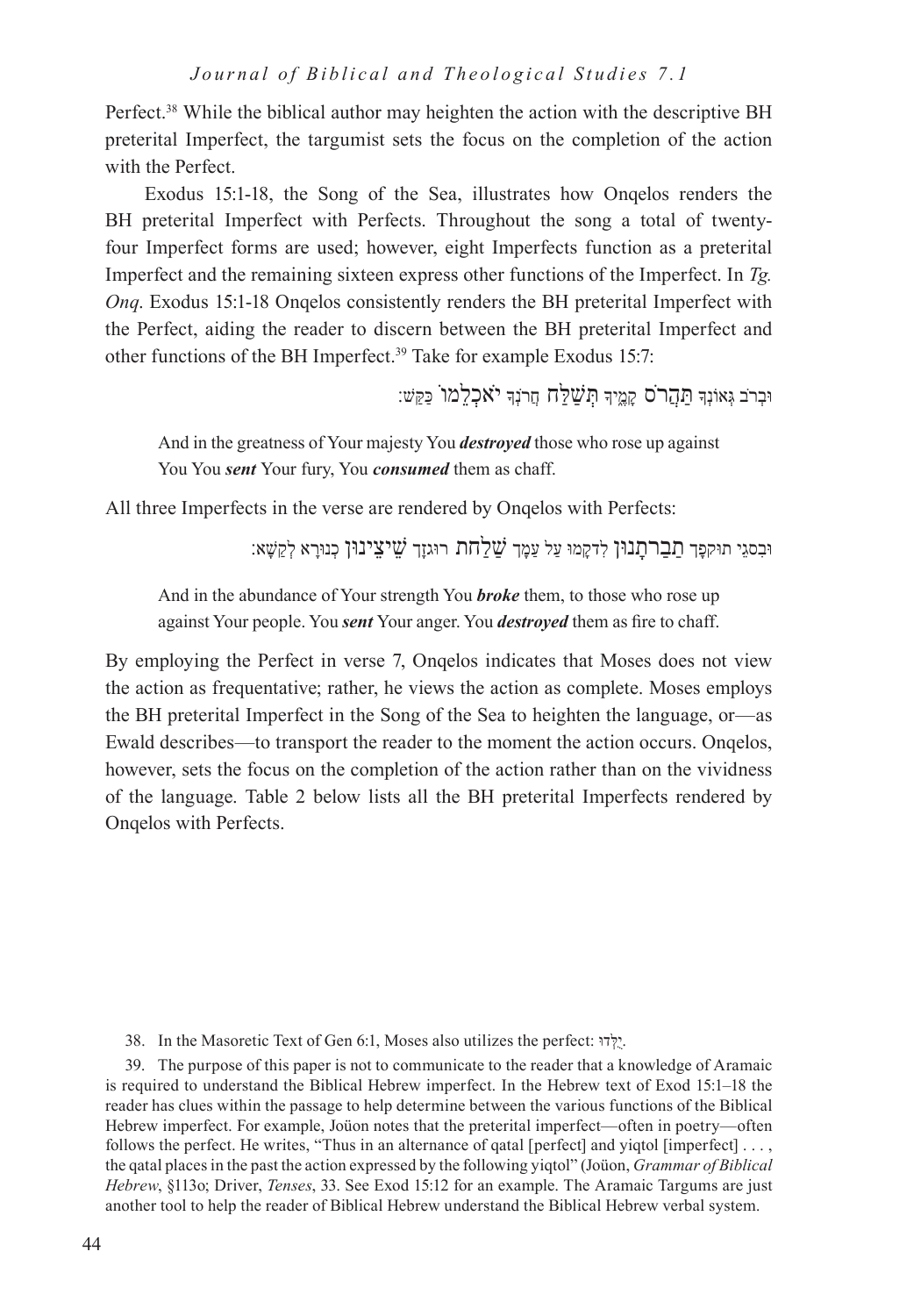|            | <b>Hebrew Text</b>                                                                                                                    | Ongelos                                                                                                                                                                            |
|------------|---------------------------------------------------------------------------------------------------------------------------------------|------------------------------------------------------------------------------------------------------------------------------------------------------------------------------------|
| Exod 15:5  | יְבַסְיֻמוּ Piel Imperfect 3mp + 3mp <i>'they</i><br>covered them'                                                                    | Peal Perfect 3mp <i>'they</i><br>covered'                                                                                                                                          |
| Exod 15:6  | הרעץ Qal Imperfect 3fs <i>'it shattered'</i>                                                                                          | תְּבַרַת Peal Perfect 3fs 'it<br>defeated'                                                                                                                                         |
| Exod 15:7  | Oal Imperfect 2ms 'You destroyed'<br>piel Imperfect 2ms 'You sent'<br>'אכלמו Qal Imperfect 3ms + 3mp <i>'and it</i><br>consumed them' | תברתנון Pael Perfect 2ms +<br>3mp 'You shattered them'40<br>Pael Perfect 2ms <i>'You</i> '<br>sent'<br>שיצינון Shaphel Perfect<br>$3ms +$<br>3mp 'It destroyed them' <sup>41</sup> |
| Exod 15:12 | 'n Qal Imperfect 3fs + 3mp <i>'and it</i><br>swallowed them'                                                                          | Peal Perfect 3fs + בלעתנון<br>3mp<br>'it swallowed them'                                                                                                                           |
| Exod 15:14 | יִרְגָּזוּן Qal Imperfect 3mp 'and they<br>trembled'                                                                                  | וזעו Peal Perfect 3mp <i>'they</i><br>trembled'                                                                                                                                    |
| Exod 15:15 | 'אַחֲזֵמוֹ Qal Imperfect 3ms + 3mp 'it<br>seized them <sup>'42</sup>                                                                  | אחדינון Pael Perfect 3ms +<br>3mp 'it seized them'                                                                                                                                 |

*Table 2. Onqelos and the BH Preterital Imperfect*

As mentioned above, there are sixteen other Imperfects in the Hebrew text of Exodus 15:1-18. Fifteen of the remaining BH Imperfects are rendered by Onqelos with Imperfects. In each case, Onqelos' use of the Imperfect reflects the function of the BH Imperfect in the Hebrew text. In verses 2 and 9 Onqelos renders the BH Imperfect with an Imperfect to express the will of the speaker (eight Imperfects total).<sup>43</sup> For example, in Exodus 15:2 the Israelites express their will to praise the Lord:

עָזִּי וְזִמְרָ ת יָהּ וַיְהִי־לִי לִישׁוּעָ֑ ה זֶה אֵלִי וְאַנְוֵהוּ אֱֹלהֵי אָבִי וַאֲר ֹמְמֶנְהוּ׃

My strength and song is the Lord, and He has become my salvation. This is my God, and *I will praise* Him; the God of my fathers and *I will exalt* Him.

Onqelos renders the two BH Imperfects as Imperfects to indicate the will of the speaker in Onqelos:

40. The Pael is the intensive stem like the Piel in Biblical Hebrew.

41. The Shaphel is the causative stem like the Hiphil in Biblical Hebrew.

42. The NASB, ESV, and ASV render the Biblical Hebrew Imperfect in Exod 15:14, 15 with the English Present. The context is set in the past by the first verb in both sentences. The use of the English present makes the action more lively, similar to the use of the Imperfect in the Hebrew text. The KJV, NIV, and CSB, however, render the Biblical Hebrew Imperfects in Exod 15:14, 15 with the future.

43. Fuller and Choi, *Biblical Hebrew Syntax*, §4f; Kautzsch, *Gesenius' Hebrew Grammar*, §107m, n.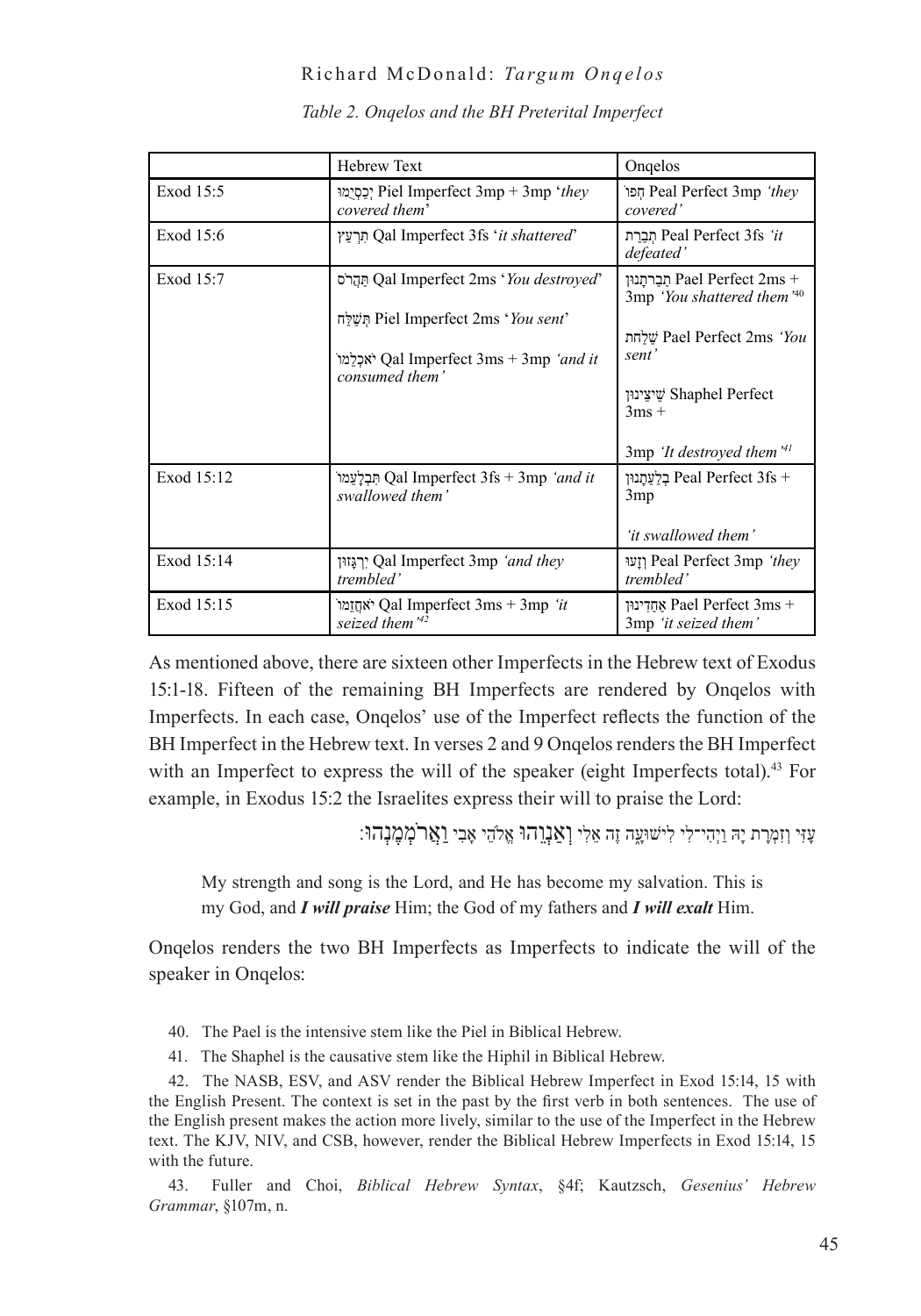תּוקפִי וְתּוׁשבַחתִי דְחִילָא יוי אְמַר בְמֵימְרֵ יה וַהְוָה לִי לְפָרִ יק דֵין אְלָהִי וְאִבנֵי לֵיה מַקדַׁש אְלָהָא דַאְבָהָתִי וְַאפלַח קְדָמוֺהִי׃

'My strength and My praise are fearsome,' the Lord said by His Memra. He has become to me a redeemer. This is my God, and *I will build* to Him a sanctuary; the God of my fathers, and *I will serve* before Him.<sup>44</sup>

In verses 16 and 17 Onqelos renders the BH Imperfects (six total) with the Imperfect to indicate future action. For example, Exodus 15:17 declares what the Lord will do for His people Israel:

תִּבְאָמוֹ וִתְטַעַמוֹ בֵּהֵר נַחֲלְתְךָ

*You will bring* them and *You will plant* them in the mountain of Your inheritance.

Consider the same verse in Onqelos:

תַעֵילִינּון וְתַׁשרֵ ינּון בְטּורָ א דְַאחסָנְתָך

*You will cause to bring in* and *You will plant* them in the mountain of Your inheritance.<sup>45</sup>

Onqelos renders the two BH future Imperfects in Exodus 15:17 with Imperfects to indicate future action.

Exodus 15:1-18 presents the reader with a number of BH Imperfects with various functions. Just as in Numbers 9:15-23, Onqelos is careful to discern the function of each BH Imperfect and purposely renders each function of BH Imperfect. While context and particles provide clues to the function of the BH Imperfect in Exodus 15:1-18, Onqelos demonstrates that it is a valuable tool in helping the reader discern the proper function of the BH Imperfect.

# **Onqelos and the BH Imperfect in the Pentateuch**

In Numbers 9:15-23 and Exodus 15:1-18 Targum Onqelos demonstrates that the targumist renders the BH Imperfect according to its function. The targumist renders

44. Onqelos and the KJV render the verb הוֵּוְאַנ" I will build"; the NASB, NIV, ESV, ASV, and CSB render the verb "I will praise." The difference centers on how the translators understand the verbal root נוה. See BDB, 627a. Despite the difference in translating the Hebrew verb, all translations reflect the will and intention expressed by the Biblical Hebrew Imperfect.

45. The two remaining Biblical Hebrew Imperfects are found in verses 1 and 18. In verse 1, the Biblical Hebrew Imperfect ירִשָׁי is preterital. However, this Imperfect is found in the narrative introduction to the Song of the Sea; therefore, the preterital Imperfect is preceded by the particle אזָ. Most preterital Imperfects are preceded by a particle in narrative sections. See Driver, Treatise, 32. Onqelos renders the first Biblical Hebrew Imperfect in Exod 15:1 with a Perfect: חַבַשׁ. In verse 18, Onqelos does not render the Biblical Hebrew Imperfect; rather, the targumist provides an interpretation of the verse. In verse 1 Moses and the Israelites use a Cohortative to express their will and intention to sing to the Lord: אָשִׁיְרָה. Onqelos renders the Biblical Hebrew Cohortative with an Imperfect, expressing the will of the people: חַבַשְׁנ. See Kautzsch, Gesenius' Hebrew Grammar, §107n.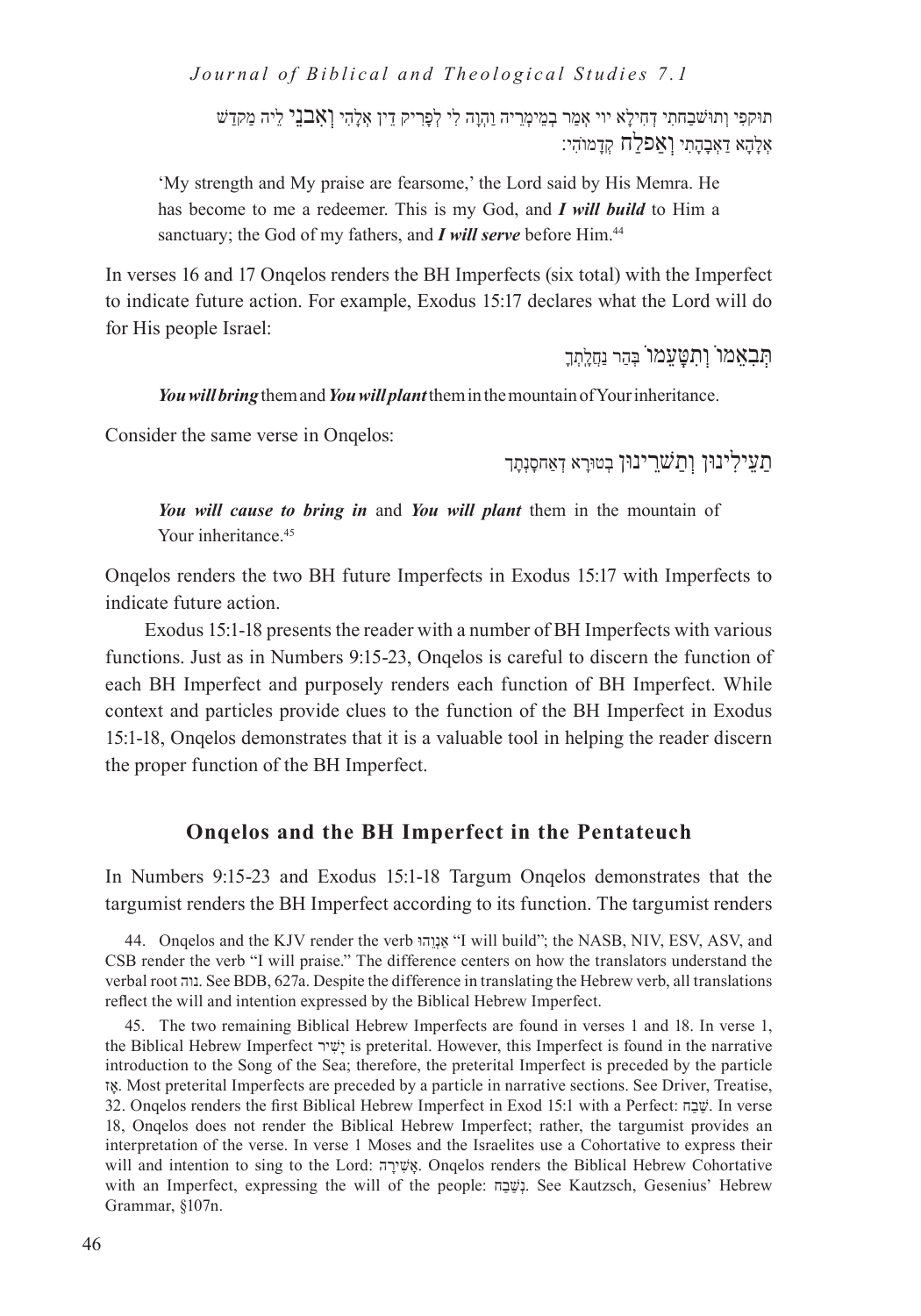the BH frequentative Imperfect with the Participle, the BH preterital Imperfect with a Perfect, and the BH Imperfect expressing the will of the speaker or future action with the Imperfect. With these insights gleaned from Onqelos, the issues raised above regarding the BH Imperfect in Genesis 37:7 and Exodus 8:20 will be addressed.

It was noted above that BH grammarians often disagree on how to analyze the BH past Imperfect. In Exodus 8:20b, Driver classifies the BH Imperfect תֵחָשִּׁתּ as preterital—or 'nascent' according to his terminology.46 Gesenius, on the other hand, designates the verb as frequentative.47 Onqelos, however, renders the BH Imperfect as a Perfect, indicating that the targumist analyzes the verb as a preterital Imperfect:

ּובכָל ארעא דמצרים אִתחַבַלַת ארעא מִן־קְדָם עָרוֺבָא׃

And in all the land of Egypt, the land *was destroyed* from before the swarm.

According to Onqelos, the action in the BH Imperfect תֵחָשִּׁתּ happened once and is not frequentative or habitual. The BH Imperfect in Exodus 8:20b expresses lively language, 'transporting' the reader back to the moment the action took place.<sup>48</sup> Onqelos, however, focuses on the occurrence and completion of the action.

Onqelos is particularly helpful in Exodus 8:20b because the preterital Imperfect in Hebrew narrative is usually preceded by a particle (גַּטֶרֶם, עֲדָ, הָיָן, בְּחֲרָם, 49 There are instances, however, in which the BH preterital Imperfect in narrative is not preceded by a particle, making the identification of the preterital Imperfect more difficult. Just as Onqelos serves as a reliable guide in understanding the BH Imperfect in poetical sections like Exodus 15:1-18, Onqelos guides the reader in identifying preterital BH Imperfects in Hebrew narrative.<sup>50</sup>

In Genesis 37:7, it was noted above that it is often difficult to discern when the BH Imperfect is preterital or frequentative. Most English translations render the BH Imperfects in Genesis 37:7 as a simple past, indicating that the translators analyzed the BH Imperfect as preterital. This use of the Imperfect views the simple occurrence of the action described in a lively manner, similar to the historic Present in Greek.51 However, Onqelos paints a much more lively picture:

וְהָא אֲנַחנָא מְַאסְרִ ין אֵיסָרָ ן בְגוֺ חַקלָא וְהָא קַמַת אֵיסַרְ תִי וְַאף אִזדְקֵיפַת

46. Driver, *Treatise*, 32–33.

47. Kautzsch, *Gesenius' Hebrew Grammar*, §107b.

48. Ewald, *Syntax of the Hebrew Language*, 8.

49. See for example Gen 2:5; 19:4; 24:45; Exod 15:1; Deut 4:41. In each of these verses, Onqelos renders the Biblical Hebrew Imperfect with the Perfect.

50. Other examples of the preterital Imperfect in narrative—without a preceding particle—are found outside of the Pentateuch: Judg 2:1; 2 Sam 2:28; 23:10. In each case Targum Jonathan renders the Biblical Hebrew preterital Imperfect with a Perfect.

51. Herbert Weir Smyth, *Greek Grammar*, rev. Gordon Messing (Cambridge, MA: Harvard University Press, 1963), §1883; Daniel B. Wallace, *Greek Grammar Beyond the Basics: An Exegetical Syntax of the New Testament* (Grand Rapids: Zondervan, 1996), 526.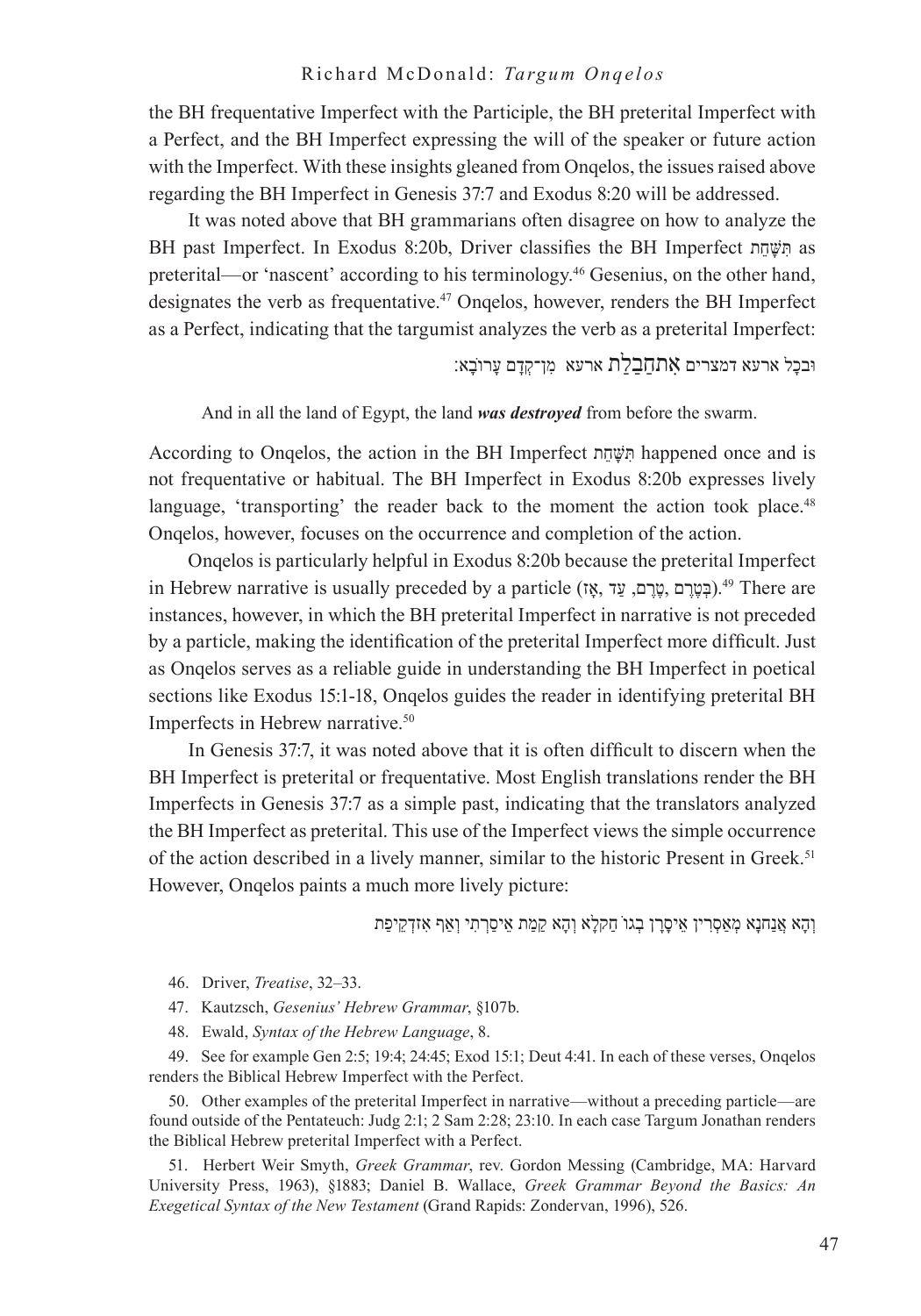וְהָא מִסתַחרָן אִסְרַתכוֹן וְסָגְדָן לְאֵיסָרְתִי:

And behold, we were busy binding bundles in the field, and behold! my bundle stood up and arose. And behold! your bundles were *continually going around* and *continually bowing* to my bundle!

Unlike the English versions, Onqelos renders the BH Imperfects in Genesis 37:7 as frequentative, as indicated by Onqelos' use of the Participle. The preterital Imperfect reflected in the English versions describe Joseph's brothers surrounding Joseph and bowing down once. According to Onqelos' reading, the brothers' sheaves were continually moving around and continually bowing to Joseph's sheaf. The brothers were in continual motion, going in circles around Joseph and bowing repeatedly.

While the difference between rendering the BH Imperfect in Genesis 37:7 and Exodus 8:20 as a frequentative or a preterital may seem immaterial, the reader of BH should strive for accuracy in translation.<sup>52</sup> Onqelos exhibits an intentionality in how the BH Imperfect is rendered. Moreover, since Onqelos demonstrates a reliability in rendering the BH frequentative and preterital Imperfect, Onqelos will likely prove reliable in other areas of the BH verbal system. One only needs to consider how Onqelos handles the BH vav-consecutive Perfect in Numbers 9:15-23 and the other functions of the BH Imperfect in Exodus 15:1-18.

# **Conclusion**

In Numbers 9:15-23 and Exodus 15:1-18, Targum Onqelos demonstrates a remarkable consistency in rendering the various functions of the BH Imperfect and other features of the BH verbal system. In Numbers 9:15-23, Onqelos consistently uses the Participle to render the BH frequentative Imperfect, describing a continual action in the past. Moreover, Onqelos renders the BH vav-consecutive Perfects that follow the BH frequentative Imperfects with the Participle. In Exodus 15:1-18 Onqelos proves to be a reliable guide in discerning how the various BH Imperfects are functioning. Onqelos renders the BH preterital Imperfect with a Perfect, and the BH future Imperfect, and the BH Imperfects expressing the will of the speaker, with an Imperfect. With the reliability of Onqelos established in Exodus 15:1-18 and Numbers 9:15-23, Onqelos sheds light on the proper understanding of the BH Imperfect in Genesis 37:7 and Exodus 8:20. In Genesis 37:7 Onqelos renders the BH Imperfect with a Participle, painting a livelier picture of Joseph's dream than most English versions. In Exodus 8:20, Onqelos renders the BH Imperfect with a Perfect, indicating that Moses is using heightened language—and not a continual or habitual action— to describe the action of the swarm in Egypt.

<sup>52</sup>. See Driver, *Treatise*, 30.